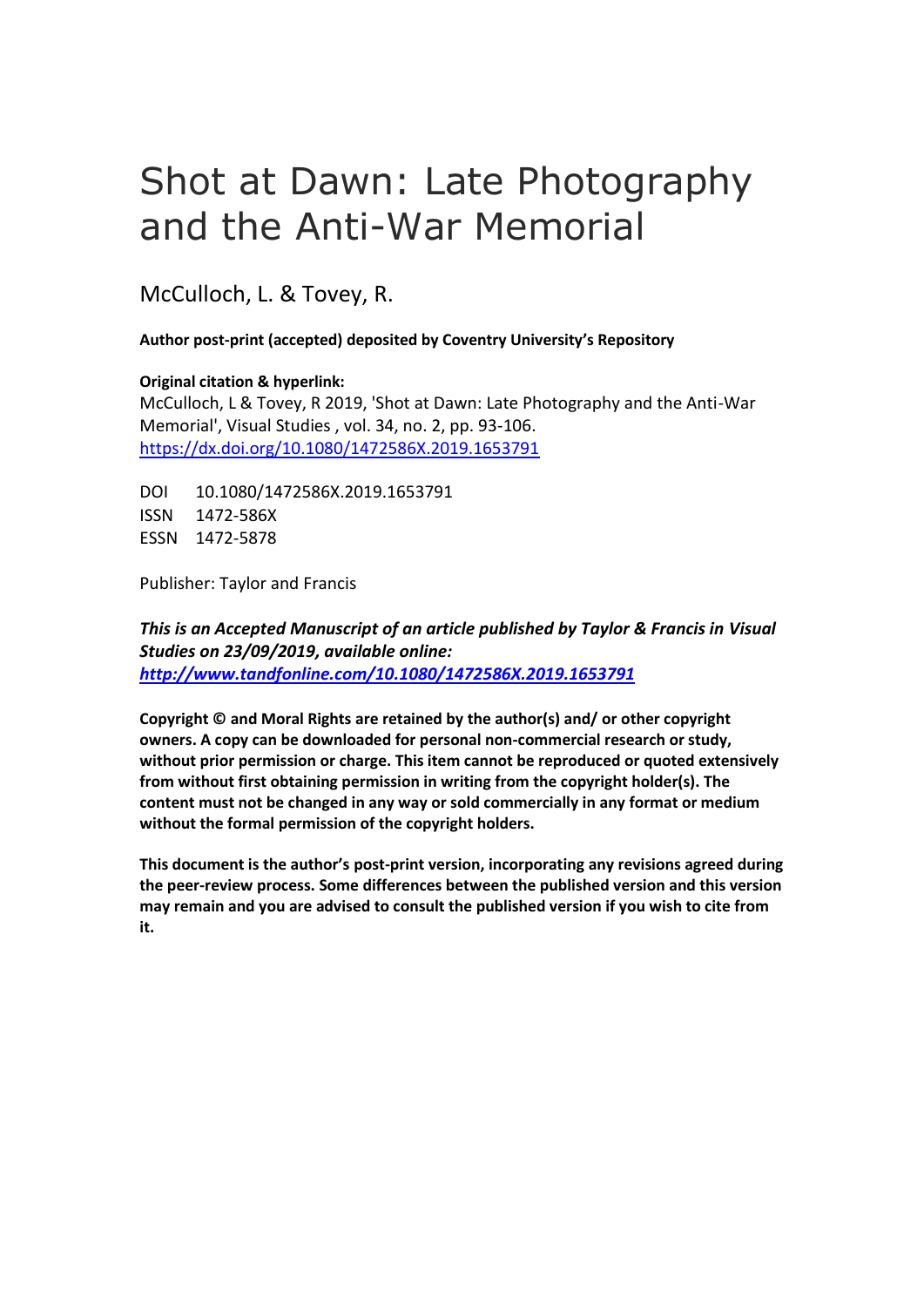# *Shot at Dawn***: Late photography and the anti-war memorial**

## Dr Lynsey McCulloch and Dr Rob Tovey

*School of Humanities, Coventry University, UK School of Arts, English and Drama, Loughborough University, UK*

Dr Lynsey McCulloch

George Eliot Building (GE431), Coventry University, Priory Street, Coventry, West Midlands, UK, CV1 5FB Telephone: +44(0)2477654545 Mobile: +44(0)7595456098 Email: lynsey.mcculloch@coventry.ac.uk

Dr Rob Tovey

Edward Barnsley Building (63.2.18A), Loughborough University, Epinal Way, Loughborough, Leicestershire, UK, LE11 3TU Telephone: +44(0)1509228921

Mobile: +44(0)7788852517

Email: r.tovey@lboro.ac.uk

Dr Lynsey McCulloch is a Senior Lecturer in English Literature and an Associate Member of the Centre for Dance Research (C-DaRE) at Coventry University. She holds BA (Hons) and MA degrees in literary studies and a PhD in 'Animated Statuary in Early Modern Drama'. Her first full-length book, *Reinventing the Renaissance: Shakespeare and his Contemporaries in Adaptation and Performance* (edited with Sarah Annes Brown and Robert I. Lublin), was published in May 2013 by Palgrave Macmillan. She is currently editing *The Oxford Handbook of Shakespeare and Dance* and has also published on the visual arts and spatial humanities. Her current research interests include memorial practices, outdoor learning and the walking arts.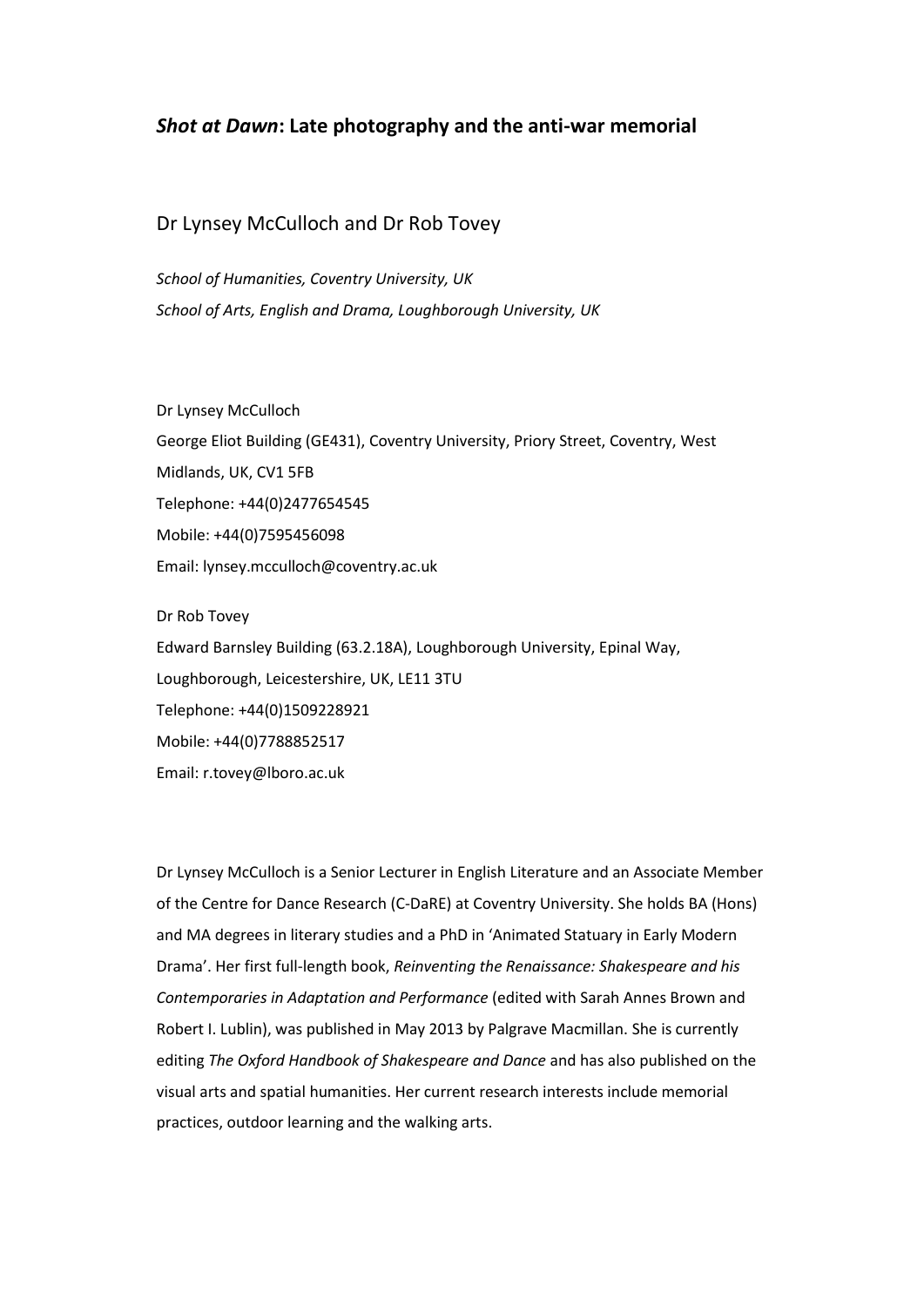Dr Rob Tovey is a Lecturer in Environmental Graphic Design at Loughborough University—principally working across information design and photography. He holds a BA (Hons) in Visual Communication, an MA in Graphic Design and a PhD investigating photo-composites in the context of information design, mapping and the digital image. His research interests include experimental graphic visualisations and communication design within the context of space, place-making and memory. His research has been published in books including *The Edge of Our Thinking* (2012), *The Reflexive Photographer* (2015) and *Post-Screen: Intermittence and Interference* (2016), and in journals such as *Visual Communication* (Sage). He has given papers at numerous conferences, and is involved in several funded research projects. He has won and been shortlisted for numerous awards including The Searle Prize, Fresh Awards, D&AD, Digital Innovation Awards and the George Jackson Prize.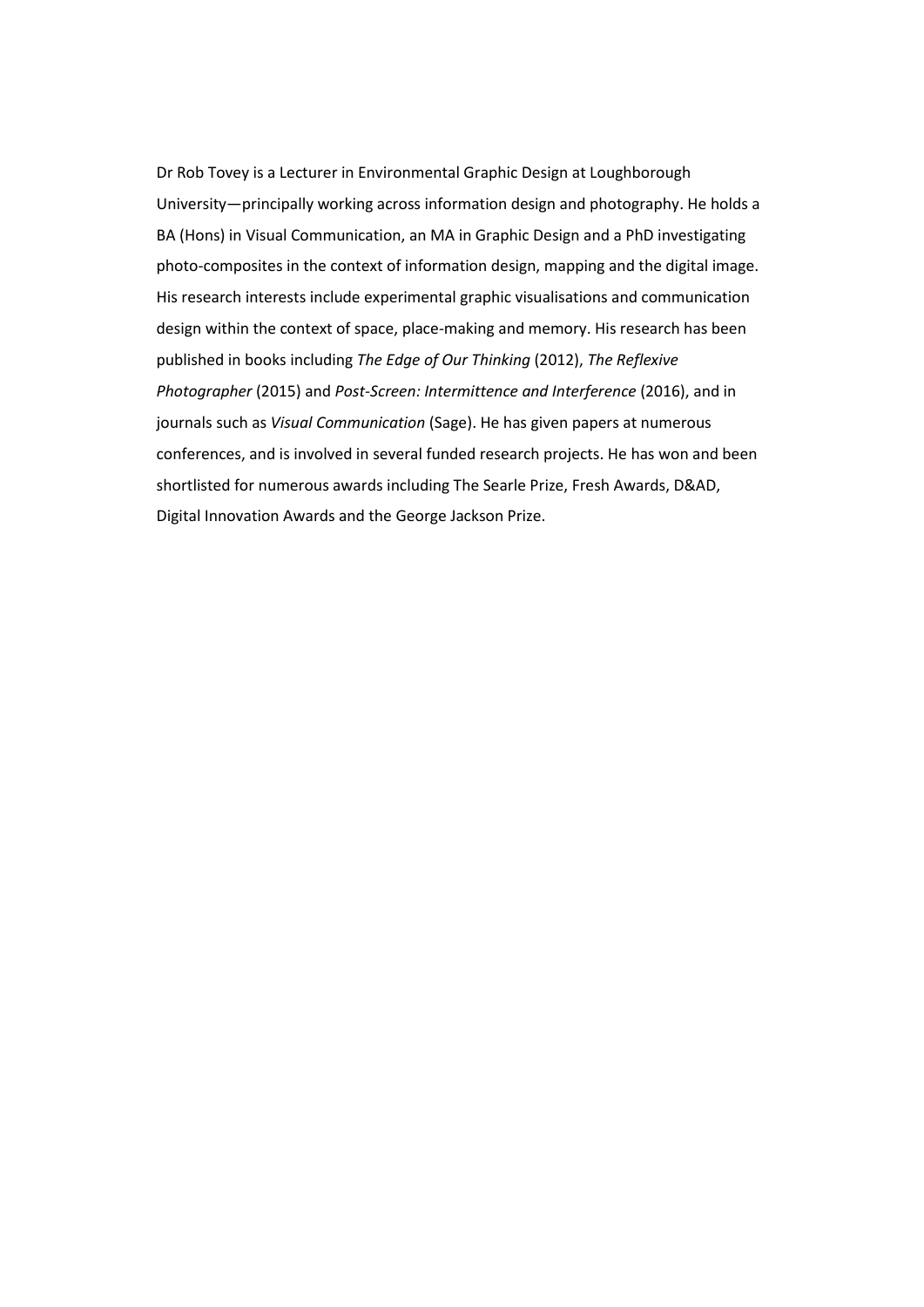## *Shot at Dawn***: Late photography and the anti-war memorial**

The military executions of World War One are the subject of Chloe Dewe Mathews's 2014 photographic series *Shot at Dawn*. These events—in which hundreds of soldiers were court-martialled and executed for cowardice and desertion—remain controversial, without consensus or established collective narrative. This article charts historic negotiations with the subject but also considers more recent efforts to integrate these proceedings within memorial practice. World War One remembrance activities, whilst diverse, have often emphasised sacrifice, heroism and community. Correspondingly, participation and engagement were core values in the major British World War One centenary arts project, titled 14-18 NOW, from which *Shot at Dawn* was commissioned. Chloe Dewe Mathews's contribution to the programme, however, presents a photographic aesthetic of resistance to the principles of inclusivity and remembrance elsewhere embraced by the project. As such, the work challenges the consensual politics of commemoration and—through the practices of late photography, land art and performance pilgrimage substitutes trauma and forgetfulness for reconciliation and memory.

Keywords: late photography; military execution; memory; performance; pilgrimage; world war one; memorial; archive; land art; war photography.

In *Shot at Dawn* seemingly empty scenes appear across a range of rural and urban locations (Figures 1–4). Each image marks an execution during World War One, the camera working as a proxy for the guns that took the lives of soldiers charged with cowardice and desertion. The photographer has marked these tragic events by embarking on a journey, a performance akin to a pilgrimage, mapping out their locations in space and time, the images photographed at break of day in the same locations almost 100 years later. But while the camera is present, the act itself is absent. There is no trace of the historical incidents or memorials to mark them. The banality of Dewe Mathews's imagery is indeed startling, and yet, each photograph is charged with meaning. It is not the camera that generates this meaning, however; it is Mathews's physical presence, her movement from place to place so carefully timed, bearing witness to those forgotten men. The photographs offer proof of the action and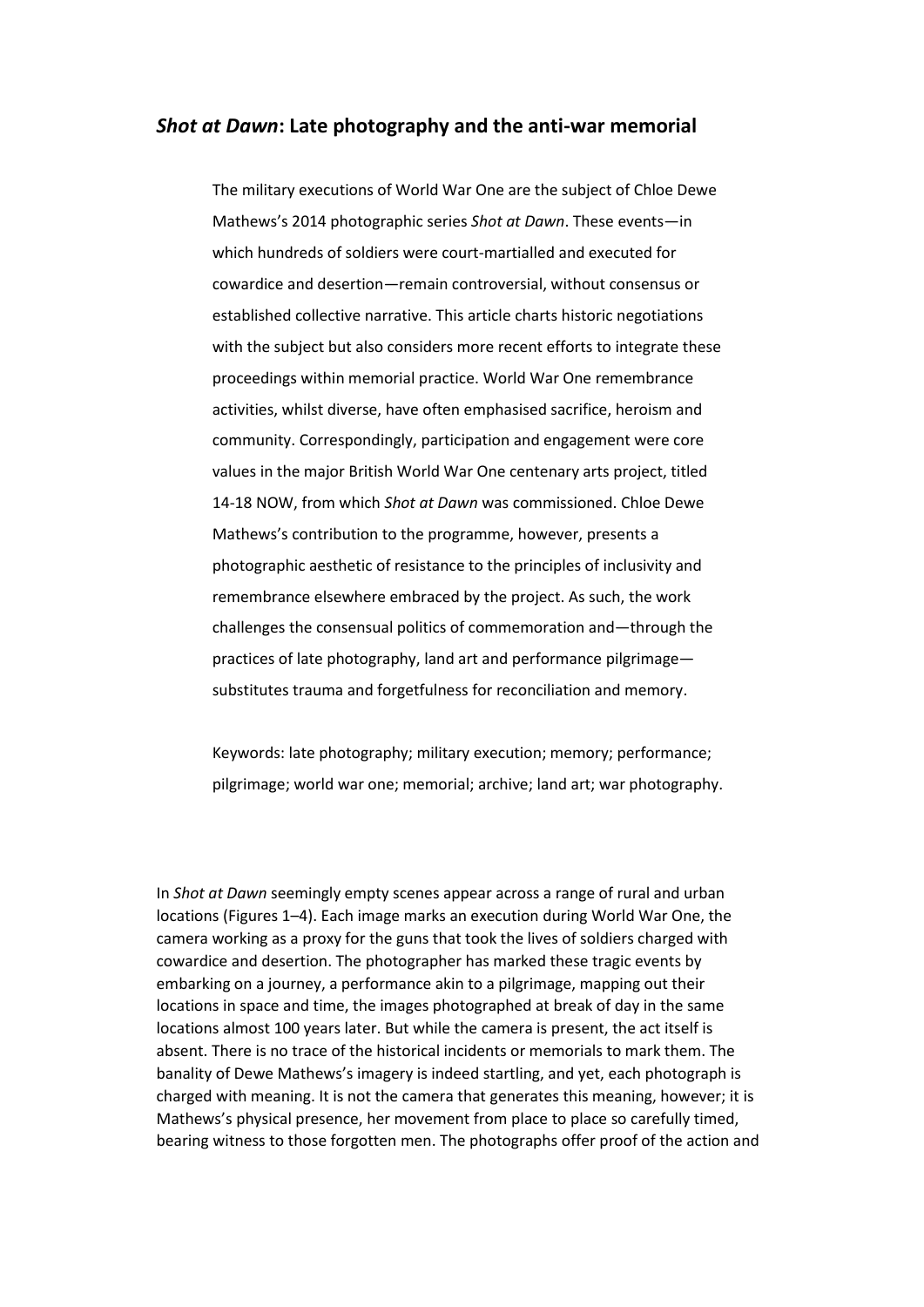allow audiences to share in the journey, each photograph acting as a moment's reverie with the emptiness of a minute's silence.

### **Historicising World War One Executions**

During World War One, 306 British and Commonwealth soldiers were court-martialled and executed. Their 'crimes' were cited as—variously—desertion, cowardice, disobedience of an order, sleeping or being drunk on post, striking a superior officer, casting away arms, leaving a post without orders, and communicating with the enemy. Military protocol dictated that the death sentence be carried out at first light; the 306 men were therefore 'shot at dawn'. Taken to a designated space, they were tied to a post, blindfolded and executed by special firing squads of 12 soldiers. These deaths were frequently concealed in the interest of morale. As Robert Graves describes in his World War One memoir *Goodbye to All That:*

Executions were frequent in France. I had my first direct experience of official lying when I arrived at Le Havre in May 1915, and read the backfiles of army orders at the rest camp. They contained something like twenty reports of men shot for cowardice or desertion; yet a few days later the responsible minister in the House of Commons, answering a question from a pacifist, denied that sentence of death of a military offence had been carried out in France on any member of His Majesty's Forces. (Graves 1929, 198)

Not surprisingly, the names of these men were not included in the war memorials commissioned after World War One by the Imperial War Graves Commission. This conflict may have ushered in, as Thomas Laqueur maintains, a 'new era of remembrance' (1994, 152) but the registration of deaths and marking of graves did not extend to the soldiers shot at dawn. Families were not always informed of the circumstances of their loved ones' deaths. In fact, the files on soldiers executed for desertion and cowardice were not released to the public until the 1990s and the United Kingdom was one of the last countries to pardon men executed during World War One. In 1993, the then Prime Minister, John Major, refused to provide posthumous pardons to soldiers convicted of military crimes, reluctant to rewrite history on the basis of contemporary sensibilities (Bellamy 1993). It was only in 2000 that relatives of those shot at dawn joined the ceremonial to the Cenotaph that takes place in London each year on Remembrance Sunday – the anniversary of Armistice Day (Appleyard 2000, 6; Ward 2000, 5). Historians and commentators continued to debate the suitability of the pardon as a response to perceived injustice. For many, a pardon requires convincing evidence of a wrongful conviction according to the law as it stood in 1914–1918 or confirmation of a medical diagnosis that would absolve the soldier of any crime – shell shock or PTSD, for example. Teresa Iacobelli, writing about Canadian courts martial in World War One, concludes that 'the only way to do justice to "military justice"' is to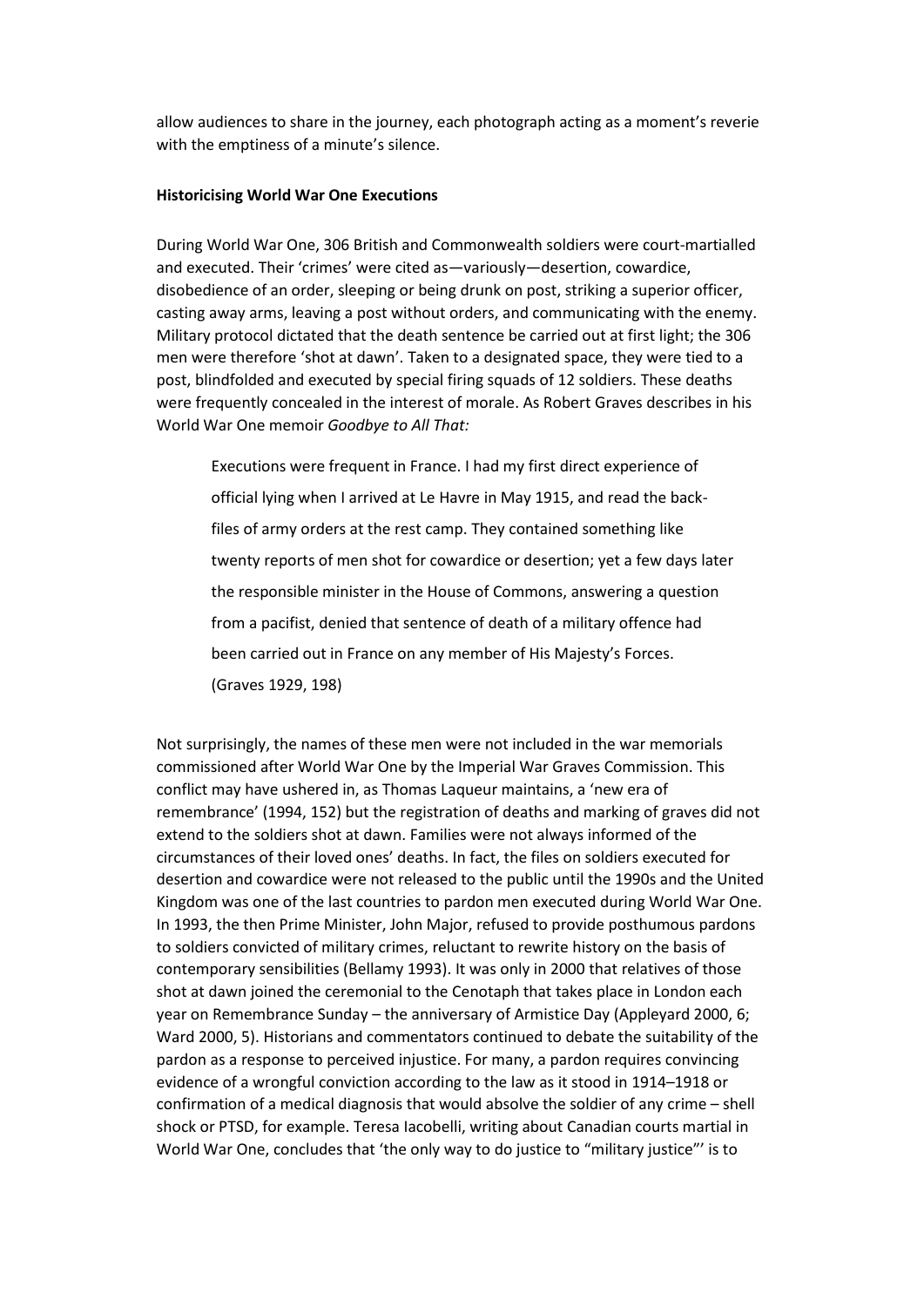'assess military law as it was in the context of the times and not in the context of what we wish it was' (2013, 10). Historians John Hughes-Wilson and Cathryn Corns similarly dismiss the campaign for pardons on account of its anachronistic approach to the past—not to mention its leftist political affiliation—labelling it 'a matter of radical and regional politics driven principally by emotion and a sense of grievance or some hope of financial compensation, rather than hard fact' (2010, 447). However, this focus on 'hard fact' at the expense of compassion for the executed soldiers and their families fails to acknowledge both the rigorous historical research undertaken by those supportive of the campaign for pardons and the rightful role that emotion plays in considering the sobering death toll of World War One. Whether those shot at dawn were rightfully convicted under military law is, in many ways, a moot point. The events of the past cannot all be exonerated by historical context. The Armed Forces Act 2006, passed under a Labour government, finally allowed soldiers to be pardoned posthumously. This took the form of a symbolic pardon and did not quash any convictions. Although families of those killed may have preferred the sentences to be overturned, this blanket approach in pardoning the men, in fact, acknowledges the futility, and indeed cruelty, of historicising these events. Rather than searching through meagre evidence for proof of injustice, and conceivably failing to find it, the Armed Forces Act 2006 represents not, as some would have it, an act of moral superiority from the present to the past but an act of kindness from one generation to another.

Andy DeComyn's 2001 *Shot at Dawn Memorial* at the National Memorial Arboretum in Staffordshire—self-funded and donated by the artist to the relatives of executed soldiers—was influential in changing perceptions of those shot at dawn and instrumental in their long-overdue pardoning. It remains the only monument to all 306 soldiers (DeComyn, 2017). Photographer Chloe Dewe Mathews was also conscious of the importance of commemorating these men. *Shot at Dawn*, commissioned by the Ruskin School of Art at the University of Oxford for the First World War centenary art series 14-18 NOW and exhibited as part of Tate Modern's *Conflict, Time, Photography*  exhibition in 2014, comprises 23 photographs. Each image documents the location, in France or Belgium, of a World War One execution for cowardice or desertion:

Whether slag-heap, back of a primary school, churchyard, town abattoir or half-kempt hedgerow, these places have been altered by a traumatic event. By photographing them, and titling them the way I did, I am reinserting the individual into that space, stamping their presence back onto the land, so that their histories are not forgotten (Dewe Mathews in Finch 2014).

*Shot at Dawn* works to re-establish the connection between the place and the person who died there. It is worth noting that Dewe Mathews does not limit her work to British and Commonwealth soldiers. Roughly 1,000 men from European armies were executed by firing squad between 1914 and 1918. Dewe Mathews's work focusses on the experiences of British, Irish, Belgian, French, French-African and Commonwealth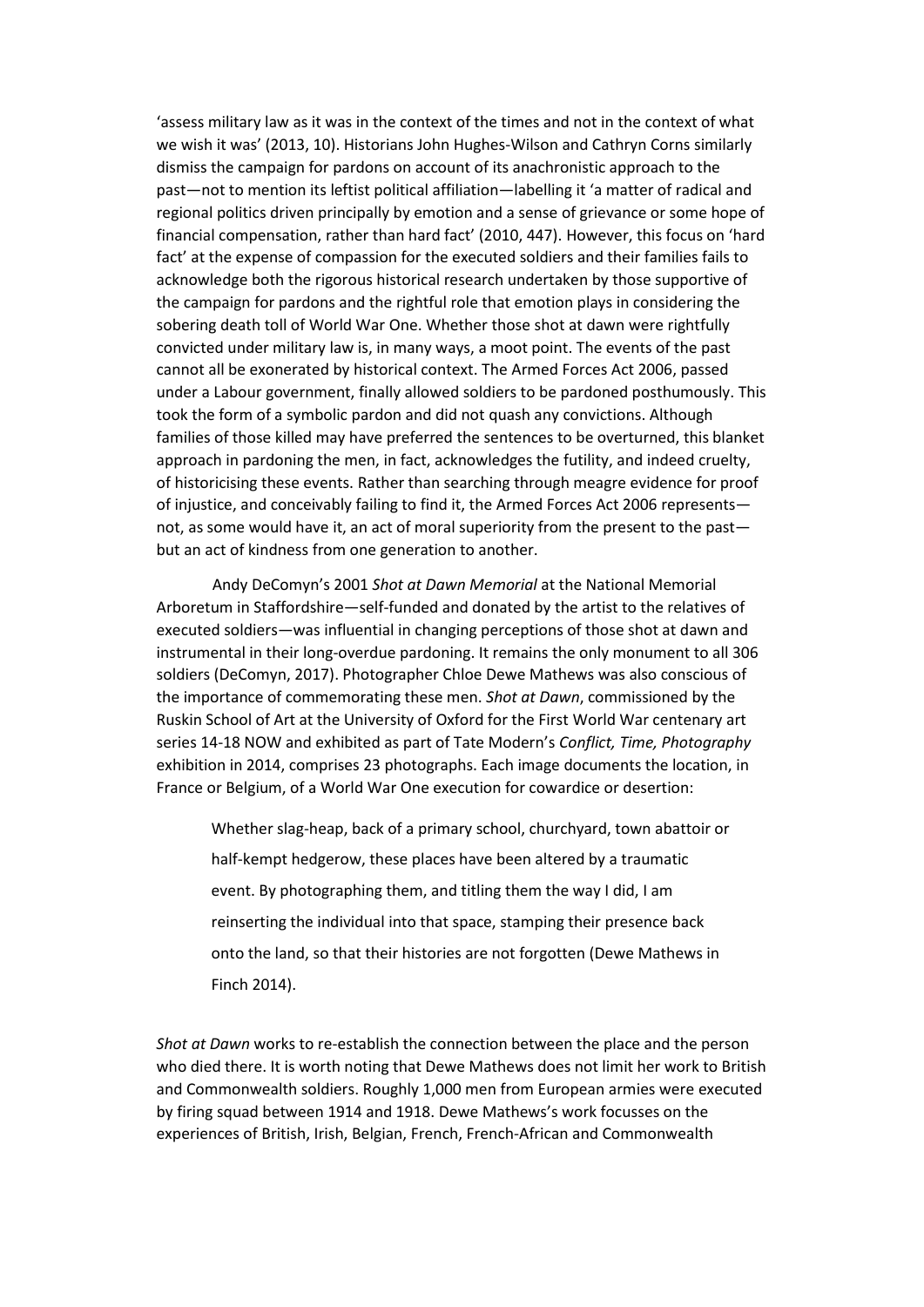soldiers—executed in Northern Europe at World War One's Western Front. Her decision to select subjects from diverse backgrounds draws attention to the inequities of court-martial sentencing. To use the United Kingdom as an example, 3,000 British and Commonwealth soldiers were sentenced to death for desertion or cowardice but 90% of these were commuted to imprisonment. Non-commissioned soldiers were far more likely to suffer the death sentence than officers (Putkowski and Sykes 1989, 16). A significant proportion of the 10% executed were also non-English. Of the 306 shot at dawn, an estimated 26 were Irish—a disproportionately high number when one considers that these were volunteers and not conscripted soldiers (Walker 2007, 7). Dewe Mathews memorialises, for example, Private James Crozier—a Belfast-born soldier executed in France for deserting his post in 1916. The 'regional politics' of the pardon campaign in the 1990s, cited by Hughes-Wilson and Corns as a weakness of the movement (2001, 447), would seem to be necessary on such an unequal playing field.<sup>1</sup> Another of Dewe Mathews's images commemorates four North African soldiers executed in Belgium on 15 December 1914 for refusing to leave the trenches. In fact, ten French-Algerian soldiers were executed in this instance but only the names of four could be confirmed. The employment in World War One of soldiers from Europe's colonies was widespread; Dewe Mathews quietly questions its appropriateness and commemorates those not always memorialised in official war narratives.

*Shot at Dawn*'s transnational approach is just one of the ways in which the work departs from the image of the conventional memorial. Unlike many monuments to the dead, Dewe Mathews's series makes no attempt to represent the departed*. Shot at Dawn* is a series of empty photographs, showing no sign, no trace, of these men's fates. The images—rather than engaging with the legacy of the First World War remain resolutely contemporary. As lieux de mémoire or 'sites of memory', they demonstrate no relationship with the past and no acknowledgement of their historical significance. Despite Dewe Mathews's claim that her work remembers the forgotten, the dead men are markedly absent from the photographs. If, according to Pierre Nora, the responsibility of a 'site of memory' is 'to stop time, to block the work of forgetting, to establish a stage of things, to immortalize death, to materialize the immaterial' (1989, 19). Dewe Mathews's concentration on the 'now' and not the 'then' has failed to produce a meaningful memorial to those shot at dawn. However, the 'meaningful memorial' is often constructed in the interest of the presiding government, supporting officialised narratives of war, heroism and sacrifice. Catherine Moriarty describes how, at the 'unveiling ceremonies' of war memorials after World War One, 'the audience was urged to convert its grief to pride' (1997, 135). Bereavement, and the attendant anger at a futile loss of life, was translated into pride—both in the dead soldier and the larger cause. Men court-martialled for cowardice and desertion were excluded from these ceremonies; shame, not pride, characterised responses to their sacrifice.

Dewe Mathews avoids any attempt to integrate the memories of those shot at dawn with traditional war memorials and, in resisting the popular historical narrative and its typical commemorative expression, she retains the trauma of the original tragedy and bears powerful witness to it. The photographs appear to take the form of testimony, as trauma theorist Shoshana Felman understands it: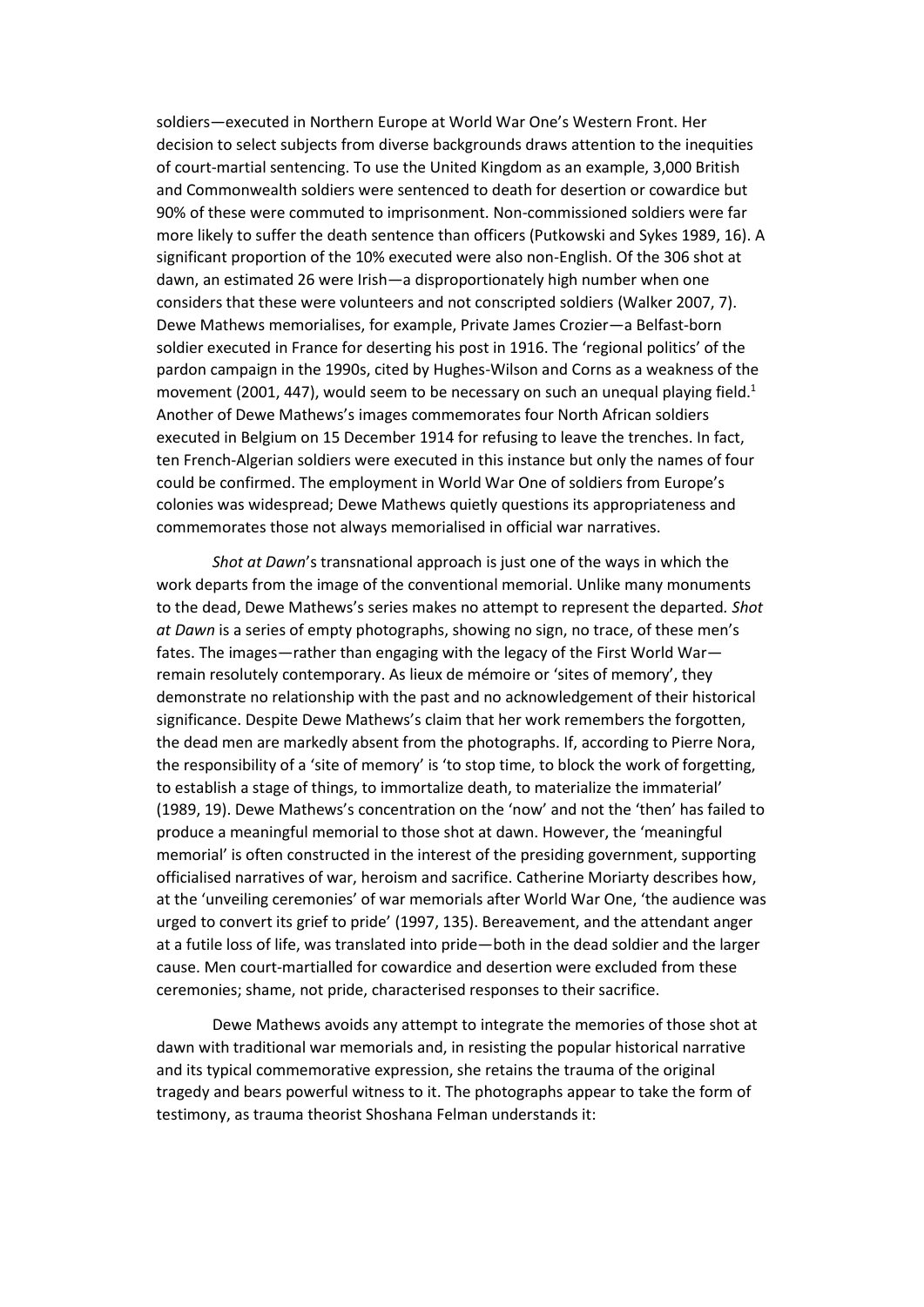[T]estimony seems to be composed of bits and pieces of a memory that has been overwhelmed by occurrences that have not settled into understanding or remembrance, acts that cannot be constructed as knowledge nor assimilated into full cognition, events in excess of our frames of reference (Felman 1992, 5).

Despite the 2006 pardon of the British and Commonwealth soldiers shot at dawn in World War One, cowardice in a martial context remains a complex and controversial issue. It has yet to be fully integrated into officialised narratives of war and military engagement. It also remains broadly antithetical to popular movements otherwise sympathetic to the sufferings of veterans, such as charitable organisation Help for Heroes and Prince Harry's Invictus Games for wounded armed services personnel. The raw banality of Chloe Dewe Mathews's images resist such totalising narratives and retain their traumatic edge. Jenny Edkins, also writing on the subject of trauma, suggests:

Trauma is that which refuses to take its place in history as done and finished with. It demands an acknowledgement of a different temporality, where the past is produced by – or even takes place in – the present (Edkins 2003, 59).

The labels that accompany the photographic work—naming the men shot and stating the date and location of their execution—certainly historicise *Shot at Dawn* and represent its memorial aspect but the images themselves demonstrate the extent to which these forgotten landscapes have moved on. They contain wheelie bins, plastic buckets and graffitied walls, not to mention modern architecture. These are images of the present rather than the past; they attest, as all testimony does, to the crisis of history and its failure to account for traumatic and politically contested events. The locations of military executions are not heritage sites. As Dewe Mathews herself remarks, they have become slag-heaps, schools and abattoirs. Conversely, the named battlefields upon which soldiers fought and were killed in World War One remain protected spaces. Verdun in France was classified as a 'Red Zone' as early as 1919 and is today 'closed to habitation and normal usage and reserved for forestry and commemoration' (Amat 2015, 47). The forgetfulness of *Shot at Dawn* connotes death, not the immortality that memory and memorials enshrine. But its forgetfulness may also be more powerful than any pat remembrance.

Dewe Mathews's effort to avoid the traditional memorial is made more remarkable by the prominence of gravestones and churchyards within her imagery. Three of the photographs contain grave markers but, of course, none belong to the men shot at dawn. These are community spaces, closed to foreign soldiers or indeed their grieving families. Dewe Mathews's refusal to commemorate these men while at the same time representing obvious 'sites of memory' asks us to interrogate, not only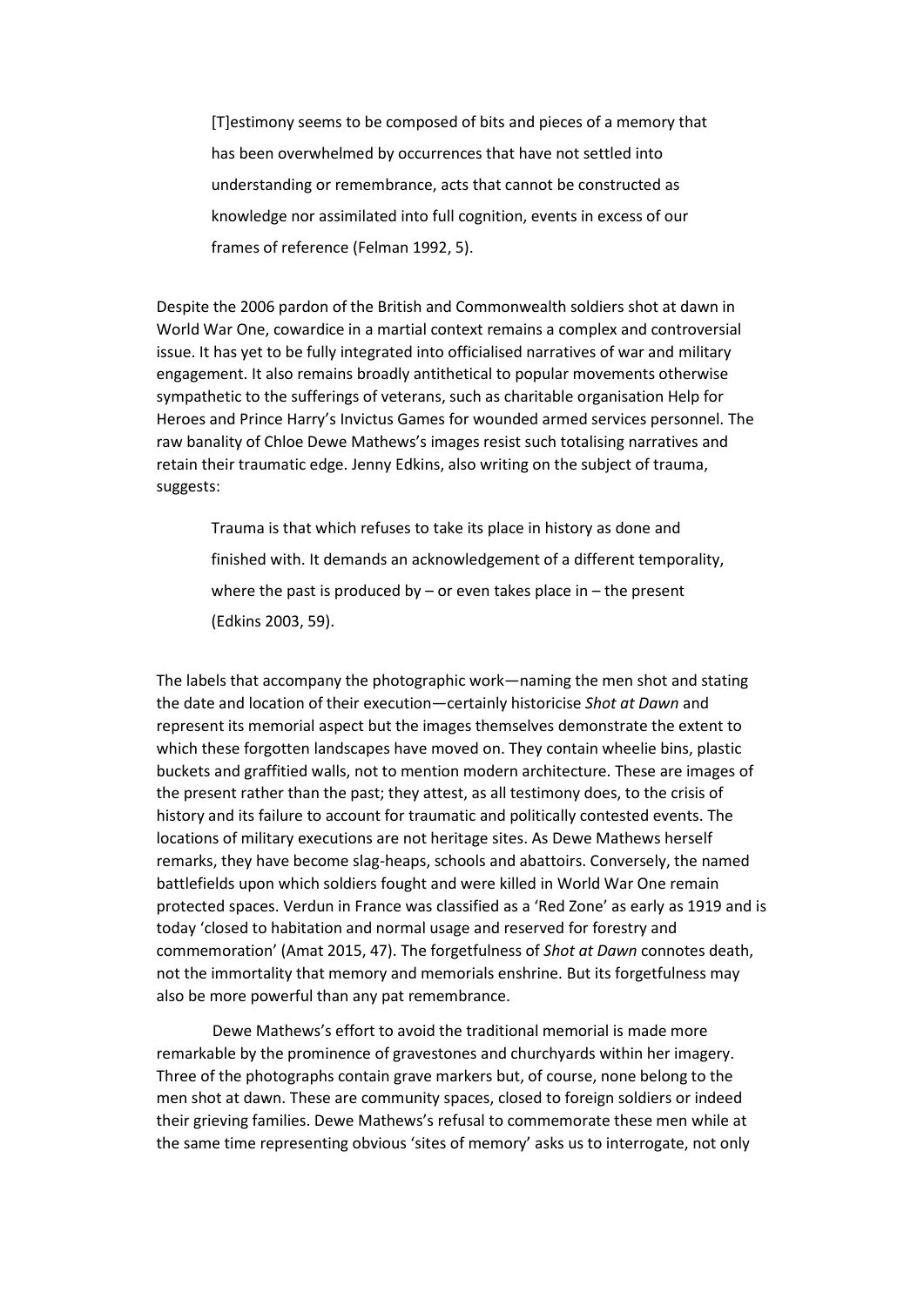the traditional memorialisation of a nation's war dead, but our continued investment in the 'monument' as an appropriate method of remembering those we have lost.

#### **Contemporary Memorialisation**

This reflexive and questioning approach is surprising given the context of the work's commission. *Shot at Dawn* was part of a large 5-year programme of arts activities in Britain to commemorate the centenary of World War One. Titled 14-18 NOW and funded by government and lottery money alongside a breadth of commercial and charitable partners, the programme commissioned 325 artworks. The most recognised works include Paul Cummins and Tom Piper's installation of 888,246 ceramic poppies initially at the Tower of London, which has since toured the UK, and Jeremy Deller and Rufus Norris's live performance *we're here because we're here* (2016) featuring 1400 voluntary participants dressed in First World War uniforms appearing unannounced in locations across the UK to mark the Battle of the Somme. The purpose of the programme was overtly commemorative, but there was also a clear desire to draw out contemporary responses:

We firmly believe in the transformative power of the arts to bring the stories of the First World War to life. Perceptions of the war have been shaped by the artists of the time, including poets, painters, photographers and film-makers – many of whom served and who reflected on the war and its effects. One hundred years later, today's artists are opening up new perspectives on the present as well as the past (14–18 NOW 2017).

Storytelling was a theme of the programme and many of the artworks reflect this vision, with Peter Jackson's *They Shall Not Grow Old* (2018), a colourised and digitally enhanced documentary based on footage sourced from the Imperial War Museum archives, a representative example. Other artworks emphasised the act of remembrance, although the strategies used throughout the commissions resisted traditional memorial aesthetics, absorbing and building upon counter-memorial discourse and postdigital thinking, to produce works that were often participatory, ephemeral and mutable. Kate Pullinger and Neil Bartlett's *Letter to an Unknown Soldier* (2014), for example, responded to *The Great Western Railway War Memorial* in Paddington Station, London, where a soldier is depicted reading a letter. Participants were invited to submit letters written for a fallen World War One soldier—as embodied in the memorial—which were then published online. Similarly, in *Lights Out*, around 16 million people in the UK switched off their lights between 10pm and 11pm, leaving a single candle burning, to mark the outbreak of World War One. Artists Ryoji Ikeda, Nalini Malani, Bob and Roberta Smith and Bedwyr Williams created light sculptures across the country for the event, and Jeremy Deller designed a free app, which featured four short films that self-erased at 11pm on 4 August 2014. In these artworks, as with many others commissioned by 14–18 NOW, participatory methods and networked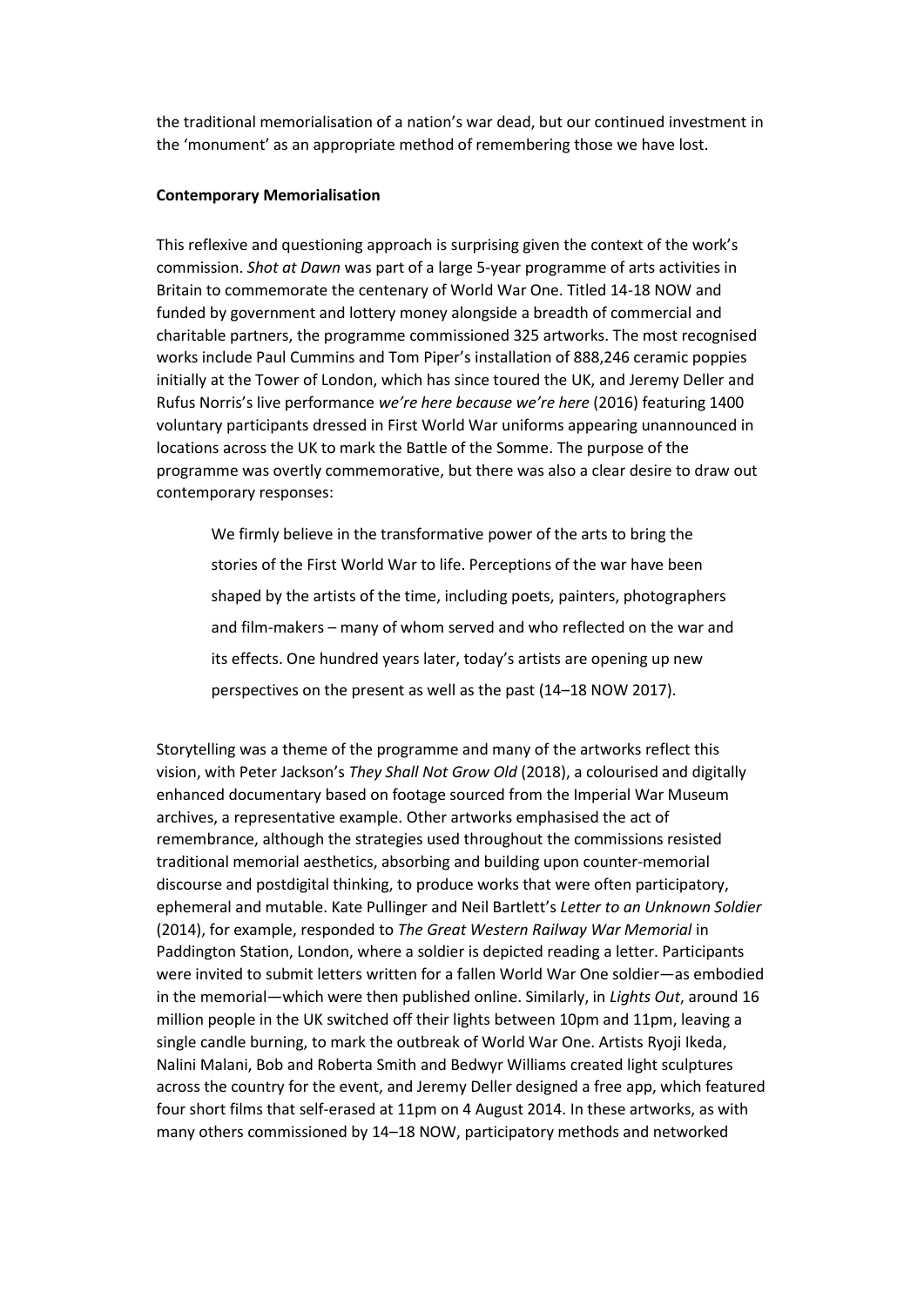technologies were utilised to create experiential memorials. They resist the monumental tendencies of early and mid- twentieth century war memorials, and in doing so assert a contemporary and inclusive tone. A key property of this countermemorial aesthetic is that of negation, or negative space: monolithic stone structures replaced by open spaces, light projections and performances; the specificity of inscribed names and heroic statues replaced by open-ended, co-creative frameworks; permanence and substance replaced by the ephemeral and embodied (Stevens, Franck and Fazakerley 2012). For early proponents of the counter-memorial—for example, artists working in post-WW2 Germany—the expectation was that the artwork would disrupt, bringing with it a plurality of experiences focused on personal responsibility, interpretation and active engagement (Young 1992). The intention was to destabilise the normative commemorative procedures that encourage collective memory and bring about instead a 'counter-memory'—an adjusted recollection of shared memories. In this context, monuments are 'material devices for social control' (Molyneux 1995, 18) that enforce a homogenised collective narrative. For Young (1999), counter-monuments that rupture this effect compel audiences to take responsibility for the act of remembrance themselves, thus forming a counter-memory. In this regard, the countermemorial was envisaged as maintaining an open wound. The problem, as argued by Noam Lupu (2003), is that the counter-memorial project, highly developed in late twentieth-century Germany, largely failed, with few memorials moving discourse away from mainstream narratives. Instead they remained homogeneous, encouraging a process of summation, acceptance and resignation. In the case of high-profile works such as Jochen Gerz and Esther Shalev-Gerz's (1986) *Harburg Monument against Fascism* and Horst Hoheisel's (1987) *Aschrottbrunnen*, the memorials themselves were variously disliked, ignored or treated like other didactic monuments, with passive reverence or bored acceptance. Despite this apparent failure, recent memorial activities demonstrate the integration of counter-memorial aesthetics into mainstream practices. Memorials to the 9/11 attacks range in style, with many taking the form of archetypal monuments, but some high-profile examples feature counter-memorial qualities. The *National September 11 Memorial and Museum*, for example, features two pools, negative spaces at the base of the former World Trade Centre. *Tribute in Light*, an installation of 88 searchlights oriented to create two beams of light representing the fallen twin towers, is equally ephemeral. But neither attempts to disrupt collective narratives. As Stevens, Franck and Fazakerley note, counter-memorial strategies, 'arose in response to specific historical situations and traumas, but they have themselves become normative, redeployed in diverse geographical and political contexts to do very different kinds of work' (2012, 986). Elizabeth Strakosch goes further, arguing that 'counter-monuments, like their traditional forebears, are nation-building rather than "nation-challenging."' (2010, 268). Negation, in these memorials, has shifted from being a politicised conceptual approach to a normalised aesthetic. Correspondingly, much of the work commissioned by 14–18 NOW features the aesthetic of counter-memorials, but without any destabilising intent. Rather, examples such as *we're here because we're here* (2016) and *Lights Out* (2014) emphasise togetherness and nobility, and with it the assertion of collective memory ahead of trauma, senselessness or difficulty, despite the counter-memorial associations of the artistic methods used. Inclusivity and impact were evidently drivers in the choice of commissions, and it is notable therefore that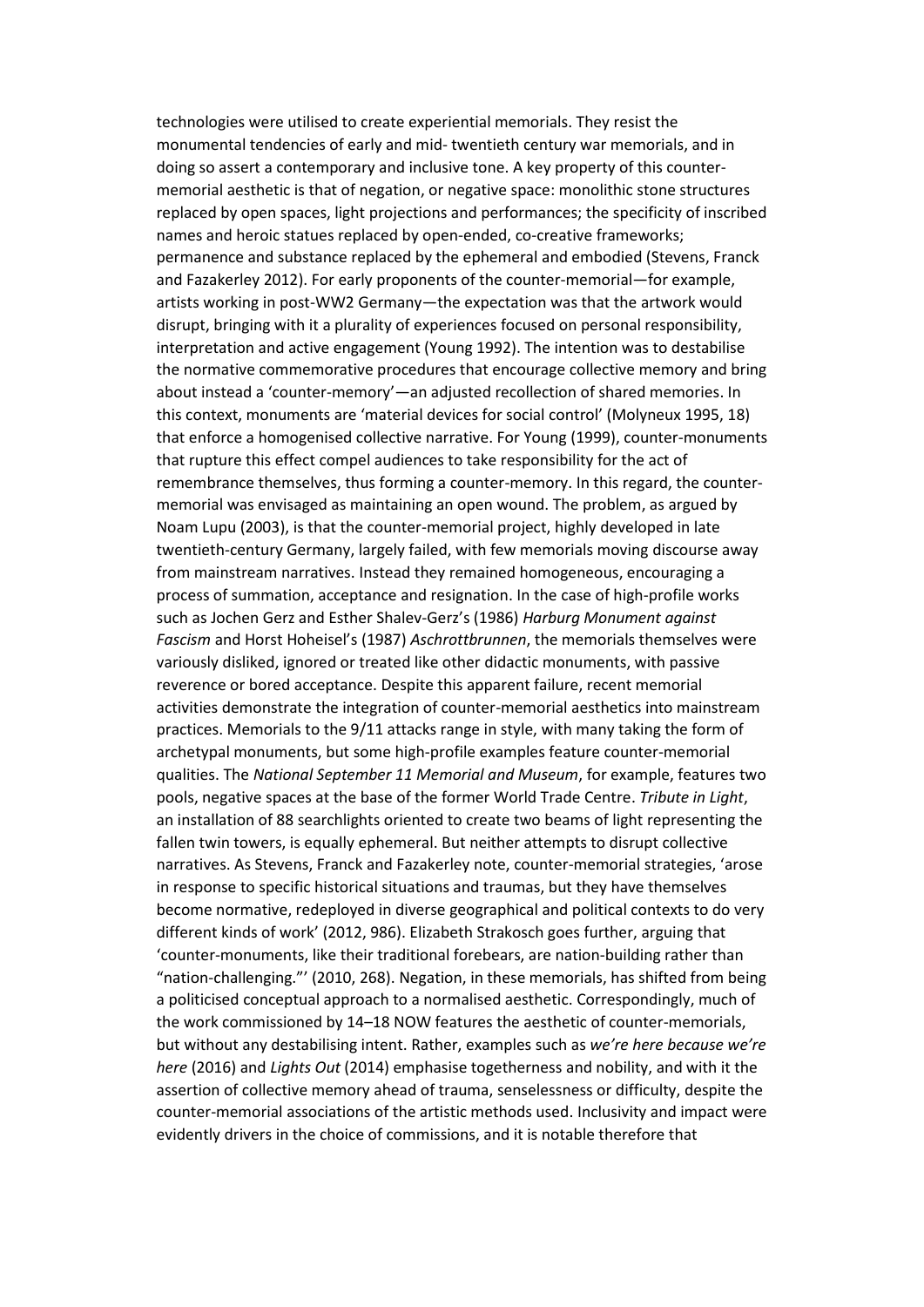participatory methods—common across the artworks—have faced recent criticism (Dreher 2012; Couldry 2010; Bickford 1996). Tiffany Fairey argues that participatory methods, rather than give voice, often curate and define content:

managerial tendencies and funding requirements that expect participatory projects to have pre-defined objectives and outcomes undermine grass roots ownership and the capacity of participatory processes to shape and build projects from the bottom up (2017, 114).

Whilst many of the high-profile artworks in 14–18 NOW could be framed as didactic and homogeneous, the intention here is not to critique the politics of the commissions, but rather to place *Shot at Dawn* in context as part of a larger body of commemorative practice, and to highlight the decoupling of counter-memorial methods from the ambition to produce reflexive responses. In this light, *Shot at Dawn* is unusual in its refusal to directly commemorate. This is a result of both the form and content; it engages with a complex, disturbing subject that is without consensus and presents it in a manner that offers little guidance in how to respond. *Shot at Dawn* avoids normative narratives and instead seeks to evoke counter-memory, acting to destabilise notions of heroism and empire by instead emphasising trauma and uncertainty.

### **Photography, Presence and Absence**

To achieve this, *Shot at Dawn* directs us to an absence. In this manner, the work sits within the documentary genre of 'late photography' as termed by David Campany (2003; 2006; 2007, 27), where sites of conflict or trauma are depicted after the event. Prominent examples are drawn from the practices of Angus Boulton, Luc Delahaye, Willie Doherty, Paul Graham, Lori Grinker, Mike Kratsman, Roi Kuper, Brian McKee, Joel Meyerowitz, Richard Misrach, Richard Mosse, Simon Norfolk, Gilad Ophir, Sophie Ristelhueber, Paul Seawright and Donovan Wylie (Campany 2003; Faulkner 2014; Lisle 2011; Lister 2007; Roberts 2009). Throughout this work various sites are presented as empty landscapes devoid of people.

In Joel Sternfeld's pertinent *On This Site: Landscape in Memoriam* series, for example, fifty-two locations throughout America from the 1990s are depicted, each of which was a site of violence (Sternfeld 1996). They are photographed long after the event, and each shows an empty scene, made meaningful only by the short text opposite which describes the violent event in brief, dispassionate words. The events are personal to Sternfeld, each one having occurred within his lifetime, and witnessed through a media lens. As Kate Palmer Albers remarks in *Uncertain Histories: Accumulation, Inaccessibility and Doubt in Contemporary Photography*:

The sites Sternfeld chose rarely reflect official memorials or otherwisesanctioned sites of memory that were treated exhaustively in the media. Instead, of the fifty-two photographs in the series, the locations are, in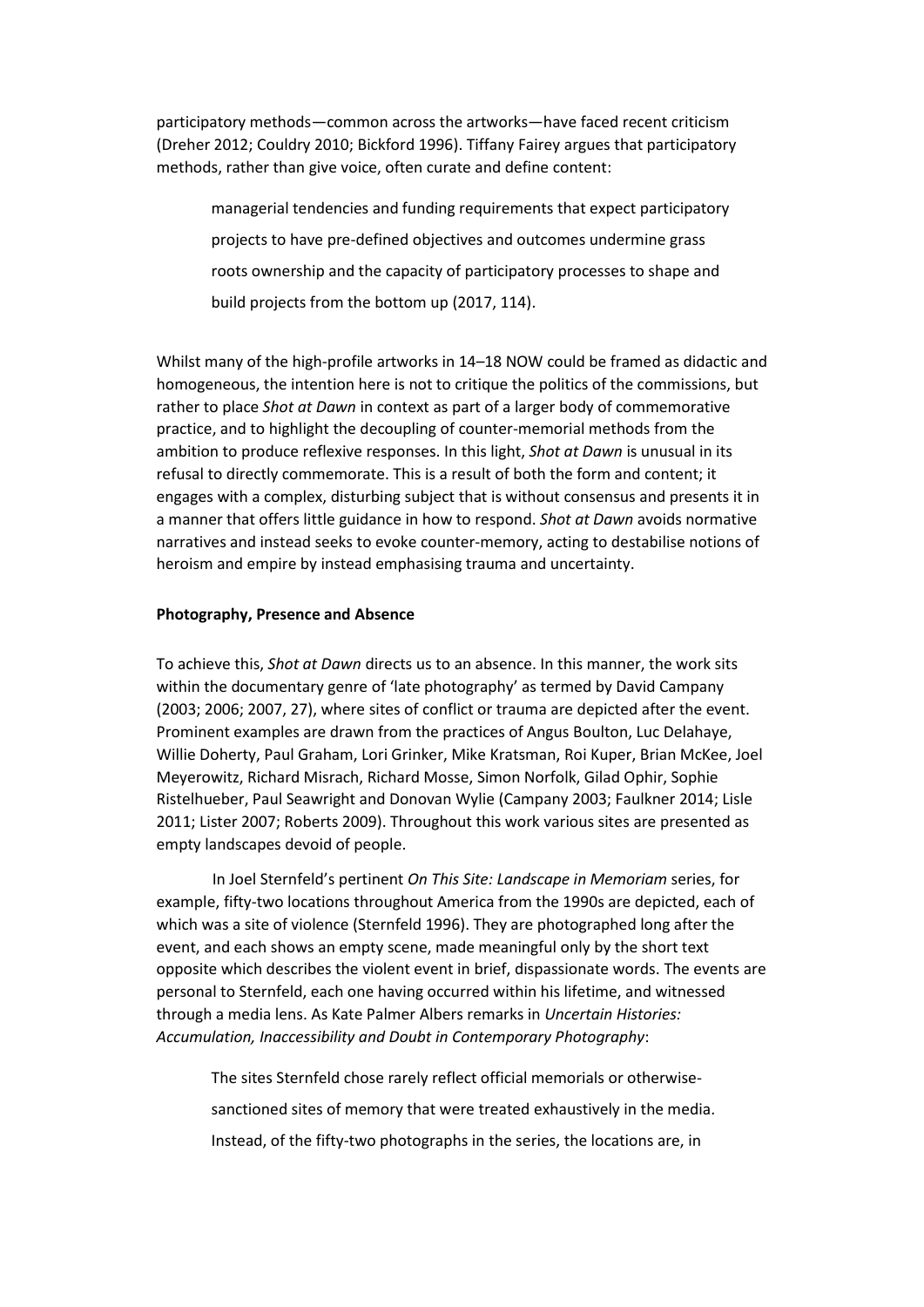most cases, completely unrecognizable as sites of past violent crime, and sometimes squarely at odds with viewers' media-inflected memories of the event. Throughout *On This Site*, one is struck with the ordinariness, and even the occasional beauty, of the locations (2015, 111).

Similarly, in Paul Seawright's *Sectarian Murder* series, first appearing in 1988, photographs mark the locations of sectarian attacks in Belfast, near Seawright's childhood home in Northern Ireland, where civilians were killed for their perceived religion (Seawright 2017). Alongside the imagery are captions adapted from newspaper reports describing the events, but with references to Catholic or Protestant backgrounds removed. Again there are no plaques, memorials or markers of past trauma. Across Dewe Mathews's, Sternfeld's and Seawright's various works, themes of forgetfulness and remediation are explored through a combination of clipped text and uninhabited landscapes. The emptiness of the scene is filled by the text, its importance inferred through the care and effort evident in the creation of the photographs.

While Sternfeld's and Seawright's practices would appear to be working in active contrast to media narratives, a theme Martin Lister (2007) argues is common throughout late photography, the emphasis in *Shot at Dawn* is on the absence of narratives and the obscurity of these histories. In this regard, the photographs 'alert us to the fragility and threatened condition of memory, functioning as both a vector of memory and something that brings the possibility of remembrance into question' (Faulkner 2014, 123). For Debbie Lisle, late photographs act in contrast to images of atrocities where there is usually an underlying asymmetrical hierarchy at work between the viewer and the pitied subject. Instead, she argues, late photography 'reorients this ethical viewing relation by creating an elongated space of encounter in which viewers are not necessarily locked into a familiar hierarchy vis-à-vis distant places and people' (2011, 874). In this regard, late photographs are characterised by an openness (Campany 2003, 126) that allows for interpretive space and simultaneously limits 'the possibility of its co-optation into existing political rhetoric' (Faulkner 2014, 125).

The compositions in Dewe Mathews's *Shot at Dawn* series are more than empty however; they are abrupt, awkward and banal. This is not simply the result of the locations being overrun or reused. Rather the visual approach taken is at odds with the traditions of landscape or portrait photography, resulting in images that seem to actively resist reading. Viewed individually and without the context of the labels, it is difficult to determine the subject of each image. Rarely is an element made distinct from the rest of the imagery, be it through difference in colour, framing of elements, depth or position within the composition; there is an inscrutable and seemingly arbitrary sameness about everything shown. In those rare examples where an element is highlighted—in *Shot at Dawn no. 15*, a bushy tree sits centrally as our apparent point of focus—the mundanity of the subject means that it remains inexpressive and abstruse. We, as an audience, are excluded. This effect is heightened by the lighting. Rather than create contrast and indicate volume, form, or visual hierarchy, instead the early morning light is vague, soft and indistinct. There are almost no shadows. This is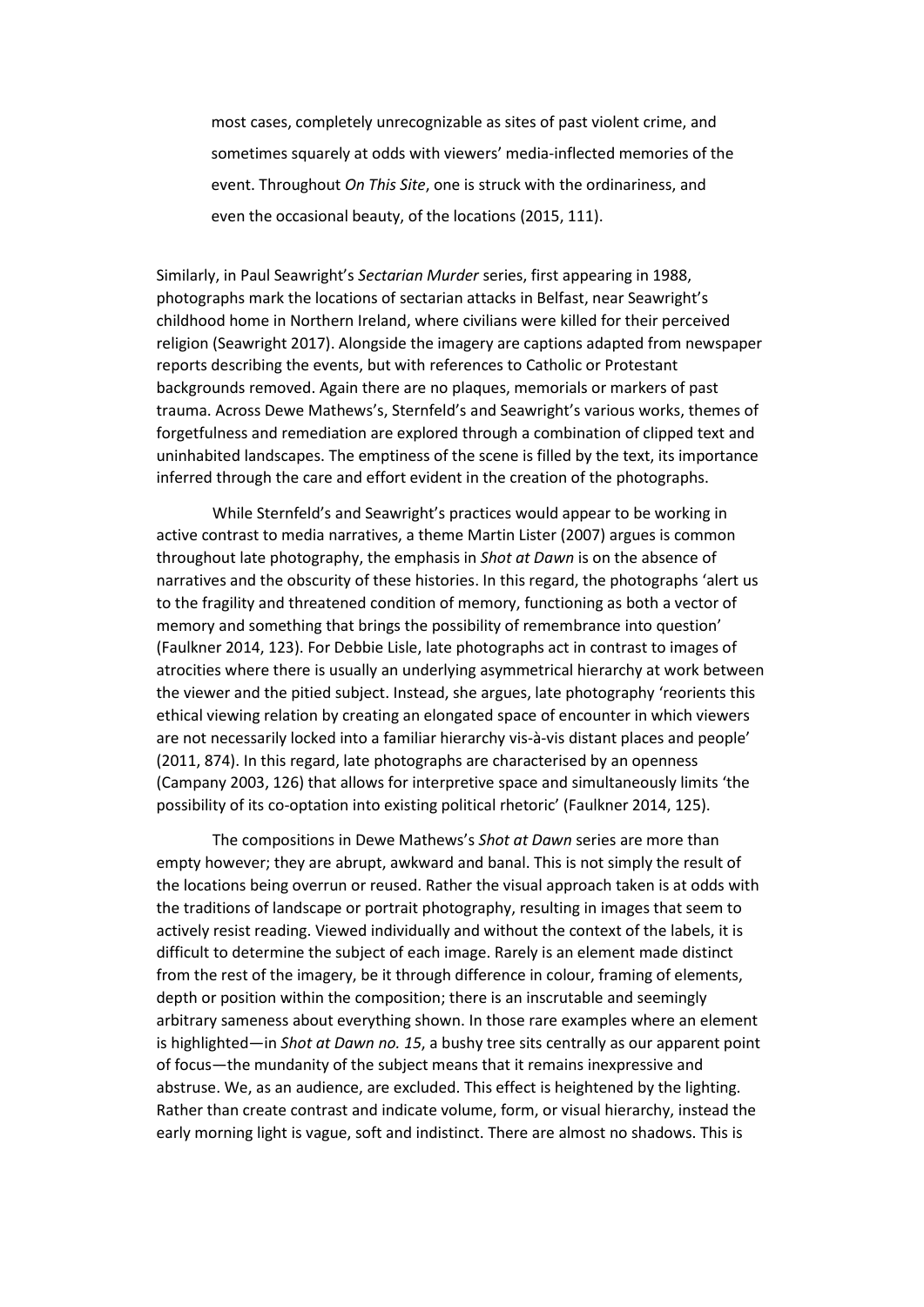not to suggest that the images lack detail, however. The murkiness is saturated with visual information, made all the more impactful by the scale of the works; each image is 120cm tall and 150cm wide with the resolution and detailing of a medium format photograph. As objects, the photographs are imposing and uncompromising, presented without a mount or any stylistic concession beyond a thin, utilitarian black outer frame.

In this regard, the works bear striking similarity to Jean-Marc Bustamante's *Tableaux* series. *Tableau no. 17* (1979), for example, closely resembles Dewe Mathews's *Shot at Dawn no. 4*. In both, a scene is depicted with a road arching away from the foreground into the middle distance. Trees bleed off the edge and a band of land, pale in the distance, is visible on the horizon line. Whilst Bustamante's photograph is brighter—it was shot at midday—they both share an odd, even lighting (Amaro 2002, 159). The images are almost identical in scale and are both highly detailed. Michael Fried describes Bustamante's *Tableaux* in *Why Photography Matters as Art as Never Before,* suggesting that for the viewer the combination of subject, large scale, composition and density of information 'tends to distance, in that sense to "exclude", him or her by virtue of its mute, uninflected, unmetabolizable thereness' (2008, 21). This quality is even more evident in Dewe Mathews's *Shot at Dawn no. 7*, where sinewy branches and leaf-covered earth form little more than a collection of textures, much like Bustamante's *Tableau no. 105* (1991). Both are vast images, carefully crafted and highly detailed, their physicality inviting inspection and suggesting significance, but they are almost without signification. Fried quotes art critic and curator Ulrich Loock in identifying a 'silent recessiveness' within photography that excludes the viewer, where things are presented 'in all their physicality, as material realities, but, because the gaze is not allowed to penetrate the scene [they are] deprived of all (imaginary) bodily interaction with them' (Loock in Fried 2008, 21). Bustamante describes his *Tableaux* as being 'without qualities', making the viewer 'equally responsible for the work'. His 'aim is to make the viewer become aware of his or her responsibility in what he or she is looking at' (2008, 20). This effect is not restricted to Bustamante's practice, with a similar quality described in the late photography of Simon Norfolk and Luc Delahaye. As John Roberts argues, '…large-format photography is able to secure a cognitive-delay in perception or, more precisely, allow the spectator of photography to reconnect their absorption in the photodocument to a rare sublimity' (2009, 292). The slowness described here demands purposeful engagement and affords little compromise, opening space for contemplation. To return to Faulkner: 'Here slowing down is not just a matter of the time it might take to contemplate the detail presented by late photographs, but also the possibility to imaginatively locate oneself as a spectator in the limbo-like stasis of their *lateness*.' (2014, 134). In Dewe Mathews's *Shot at Dawn* series, in creating compositions that exclude and slow the viewer, the works not only point towards forgetfulness, but challenge viewers to consider their responsibility in narratives of nation, duty and sacrifice.

A large body of scholarship has reflected on the relationship between mortality and the photograph, including the much-cited works of Roland Barthes, André Bazin and Susan Sontag. Typically in this approach, the photograph is described as creating a contrast in which the subject appears alive but gone. This occurs because the representation is of such perceived accuracy and similitude that it appears immediate,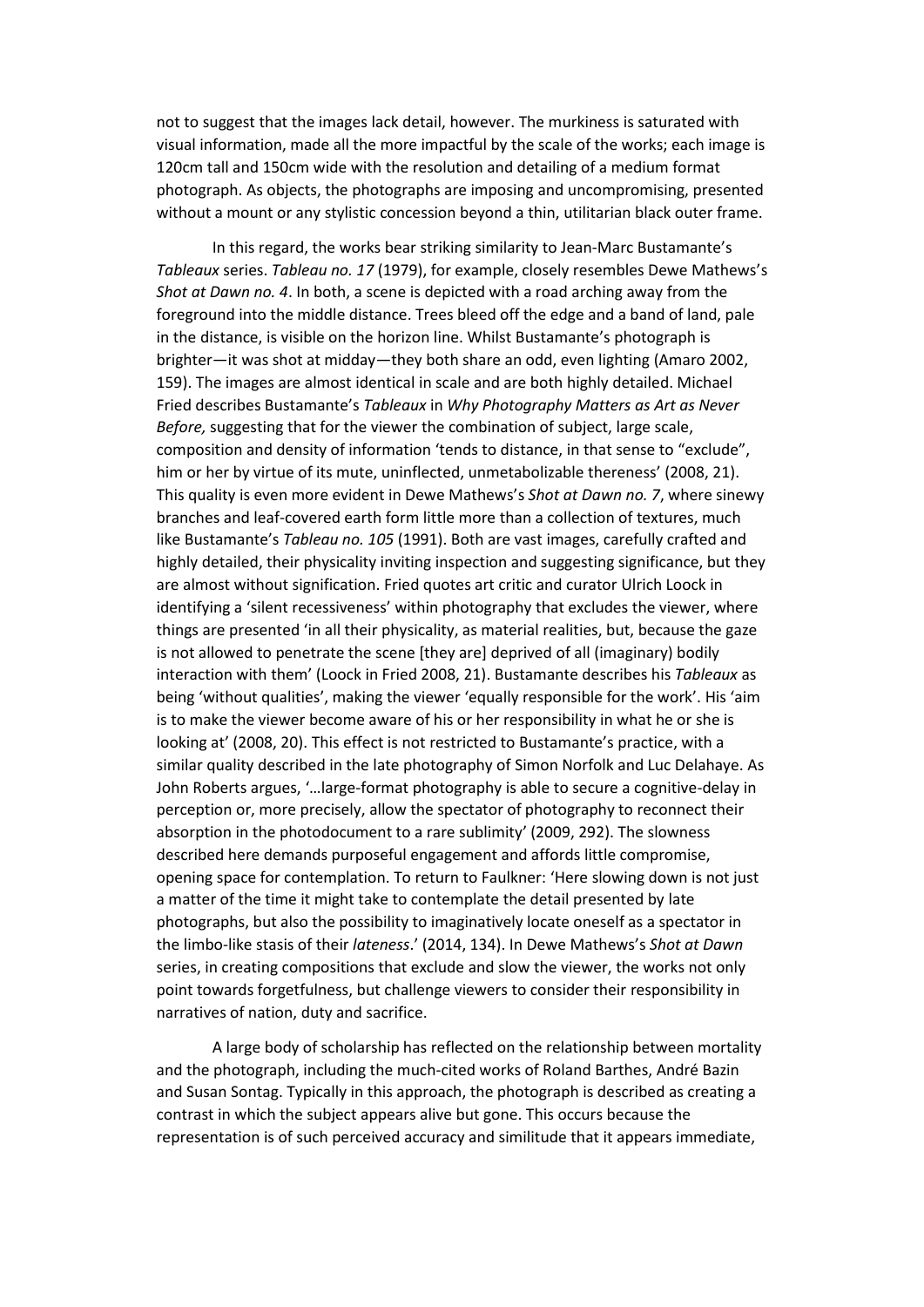contemporary, present and alive. However, because the representation is also indexically tied to a moment in the past, the subject simultaneously appears gone and somehow dead. Roland Barthes describes:

For the photograph's immobility is somehow the result of a perverse confusion between two concepts: the Real and the Live: by attesting that the object has been real, the photograph surreptitiously induces belief that it is alive, because of that delusion which makes us attribute to Reality an absolute superior, somehow eternal value; but by shifting this reality to the past ('this-has-been'), the photograph suggests that it is already dead (1980, 79).

For André Bazin, photography 'embalms time' (1967, 15), the subject abruptly frozen in a past moment made abruptly present, with the affect that, as Susan Sontag describes, 'photographs are *memento mori*' (1979, 15), reminders of mortality and passing. Barthes goes on to say: 'Whether or not the subject is already dead, every photograph is this catastrophe' (1980, 96). The associations of death and photography, so evident in Dewe Mathews's *Shot at Dawn*, could easily be taken to suggest Barthes' 'catastrophe' is at work too*.* However, whilst the photographs in *Shot at Dawn* do communicate a seemingly real-world, or documentary, representation tied to a moment in reality, because the subject in each photograph is withheld, there is no confusion between 'the Real and the Live'. Death is undoubtedly a theme of the work, but the images themselves do not present a crisis of alive-but-dead (as Barthes describes) and instead the subject remains visually absent, conceptual and of a never-lived past. This is challenging and unusual because it confounds and exploits our expectations of the photograph. It is achieved by introducing, to use Brian Rotman's terminology, a 'metasign' (1987, 1), where an absence disrupts the usual code of signification. In *Shot at Dawn*, the meta-sign is the absent visual subject. Put simply, the images create unusual meaning by being photographic portraits without figures. The absence is palpable because the images are similar enough to other photographs that their indexical origin is clear, but their composition and style contradict the usual representational norms found in photography. The effect of there being no subject visible in the imagery is that they become more than banal. It is as if we as an audience note that the photograph's usual alive-but-dead quality is missing and are abruptly confronted with an absence. Thus, the photographs create cascading levels of negation: As a group, the photographs are conceptually 'late' depicting an event that has passed; upon viewing individually, the compositions resist reading, presenting only a profusion of details and little coherence from image to image; in terms of style, what consistency there is—the format and title—suggest portraiture, but again, where there should be something, instead there is nothing.

The titles of the works in Dewe Mathews's *Shot at Dawn* series exploit this effect. Unlike Joel Sternfeld's and Paul Seawright's use of text, here no narrative is offered and instead we are provided with facts: names, times and places. By stripping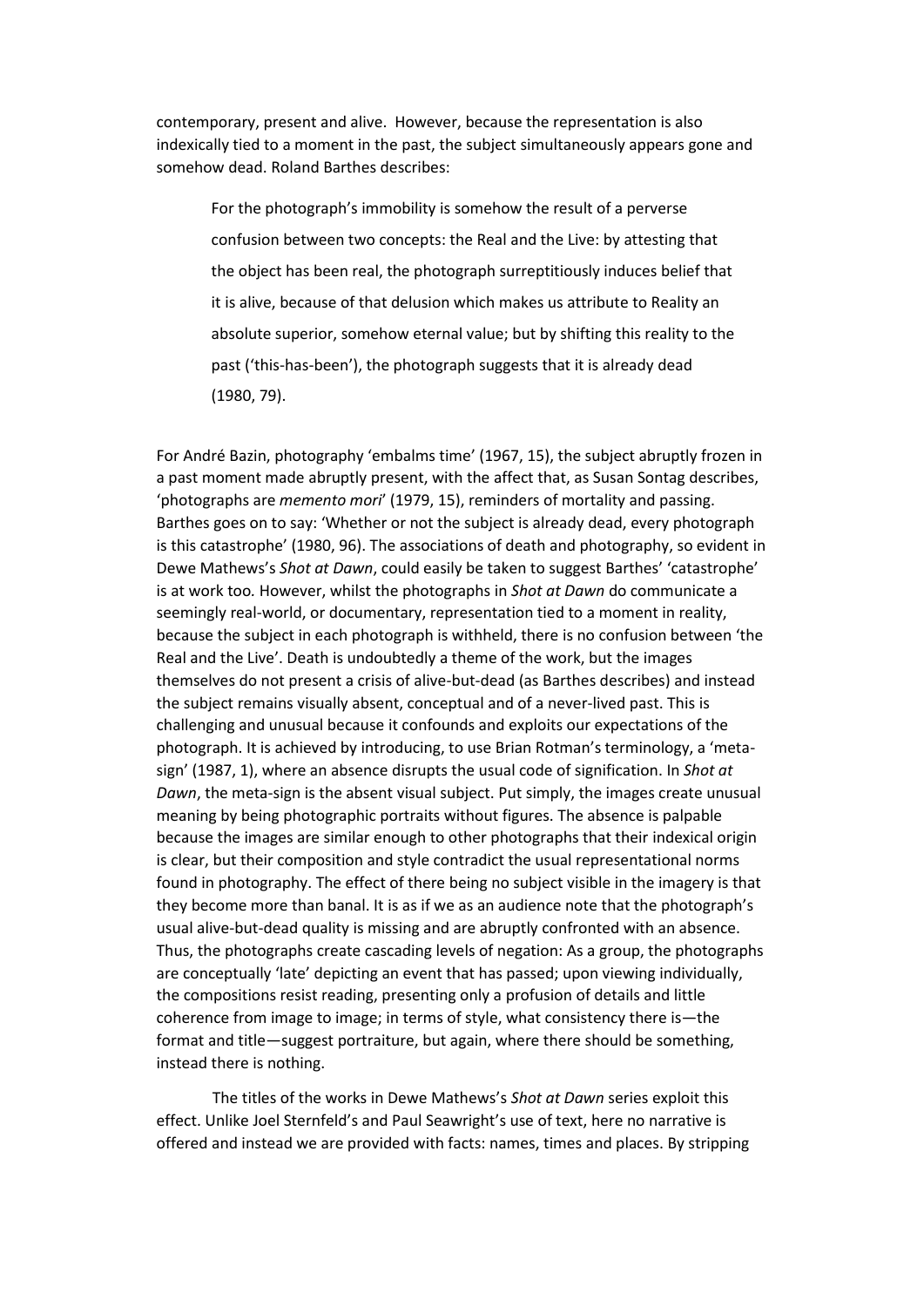back the details of each execution, Dewe Mathews avoids framing the events as a story to be told anew. In much the same way that the blanket pardons given in the Armed Forces Act 2006 were designed to carefully avoid moral judgements of each individual case, in Dewe Mathews's work, by presenting neutral facts alongside imagery where something appears to be missing, it becomes about forgetfulness and testimony rather than the narrative drama of each execution. John Tagg argues that '[p]hotographs are never "evidence" of history; they are themselves the historical' (1994, 65), by which he means they are direct products of the conditions at their time of production and can only be understood in this context. *Shot at Dawn* draws this out; it resists didactic commemoration and instead reflects our conditions and contemporary comprehension of historical events. By offering the individuals' names, the imagery is framed as a series of portraits in which the subjects are missing. By visiting the sites, Dewe-Mathews reframes them as sites of memory, but rather than offer the salve of narrative, instead she evokes crisis by fixating on a void. This act directs attention to our contemporary position and the irreconcilability of the war memorial form with uncertain, complex and traumatic events.

## **Performing Pilgrimage**

This emphasis on absence has precedent. London's Cenotaph, the imposing Portland stone war memorial on Whitehall, for a time offered an effective negotiation of presence and absence. It was made ready for a march past during the peace celebrations on the anniversary of Armistice Day in 1919 but it was, in fact, a temporary structure fashioned from wood and plaster. It proved so popular with the public that it was made permanent by architect Edwin Lutyens in 1920. As an empty tomb or what Jay Winter describes as 'an embodiment of nothingness' (1995, 105), the Cenotaph provided a flexible focus for the nation's grief and desire to remember the dead. What those who commissioned the monument did not anticipate was that the public would use the Cenotaph, not as an abstract war memorial and object for reflection, but as a proxy grave for those who did not return from the war. The effect of its emptiness was that it offered space for individual remembrance. The memorial was inundated with personal wreaths, bouquets and cards detailing the deaths of thousands of soldiers. Plans to house these dedications at the Imperial War Museum were abandoned because of the sheer number. Grieving families travelled hundreds of miles at all times of the year to lay dedications (Edkins 2003, 57–72). The Cenotaph became, in other words, the subject of earnest pilgrimage. The battlefields of World War One in France and Belgium also attracted pilgrims, and D. W. Lloyd notes that guidebooks, and the visitors themselves, preferred the term 'pilgrimage' to 'tourism' when travelling to these haunted landscapes (1998 13-48). London's Cenotaph has since had its use extended, first in 1945 to commemorate World War Two military dead, and then to all British military causalities. These changes have seen the symbolic emptiness of the Cenotaph colonised, drawing it into mainstream politics with its meaning now reified around national service. Those first pilgrimages to the Cenotaph, however, alert us to the importance of embodied and individuated acts of remembrance that are unencumbered by didactic signifiers.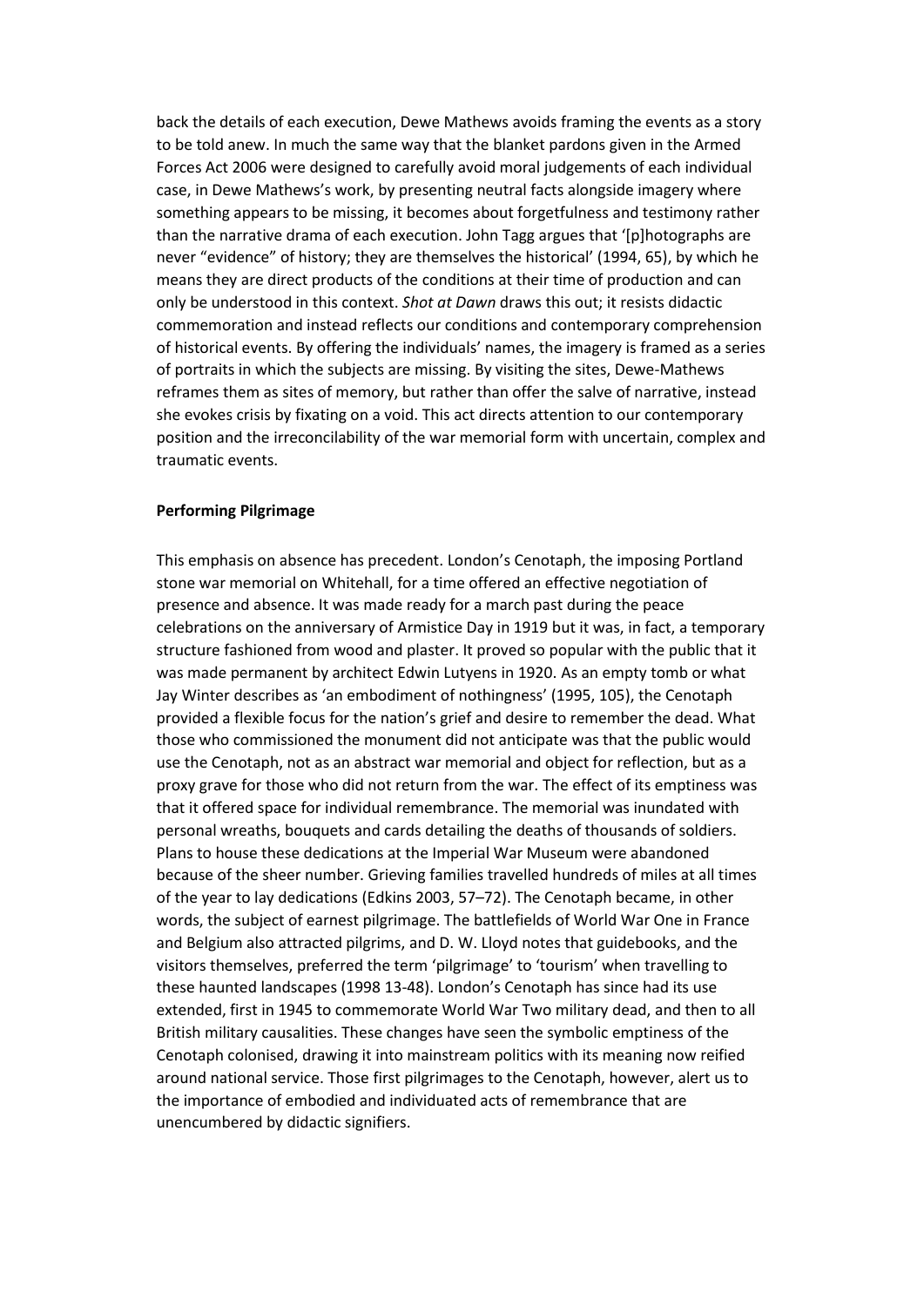Dewe Mathews too performs an individuated act of remembrance. By visiting the sites in which the court-martialled soldiers were executed, she embarks upon a performance that could be described as a pilgrimage, with each resulting image marking an empty grave.<sup>2</sup> In this regard, each of the photographs functions as a trace of an action tied to a specific time and place. A number of photographers have explored the photograph as a performance enacted across multiple images, such as Ed Ruscha's thematic series *Twentysix Gasoline Stations* (1963) or *Thirtyfour Parking Lots* (1967). These images engage with the world in a documentary mode that is 'quasi-systematic' and 'interrogative', and in which meaning emerges through the interrelationships of the images (Iverson 2007, 105). What sets *Shot at Dawn* apart is the testimony this generates, the photographic activity acting not as an intellectual exercise, but rather bearing witness through performance. Whilst all photographs can be described as having, to quote Green and Lowry, a 'performative indexicality' (2006, 130)—the photographer, or at least their camera, was there, opposite the subject—here Dewe Mathews has gone further than simply pointing to a space and its story. By journeying through France and Belgium—and recreating the events of 1914-1918—she has entered into and embodied that space. In this regard, Dewe Mathews's practice is closer to works of land art, in particular Richard Long's seminal 1967 *A Line Made by Walking.* 

In undertaking a psychogeographical pilgrimage to the killing sites and engaging directly with the spaces she discovers, Dewe Mathews could certainly be described as a walking artist. Several of the photographer's other projects echo Long's *A Line Made by Walking*. Her continuing work *Caspian*—commentating on the Caspian Sea's oil industry and related environmental crisis—includes an image of a stony beach or water's edge, split down the middle by a long slick of oil. More pertinently, in her recent photographic series *Thames Log*, the photograph *Wittenham Clumps, 4.30am* depicts a rural landscape at dawn at the centre of which is an arrow, indicating the direction of travel to summer solstice runners. In *A Line Made by Walking*, the traces of Long's walking performance are presented photographically as evidence of the activity. The representation is indexical, but at two removes; first is the damage to the grass, the mark on the space, and second is the photograph, a representation of the damage. However, while both Long and Dewe Mathews offer examples of somatic practice as the very foundation of their still photography, Dewe Mathews is reluctant to leave her own mark on the landscape. In both *Caspian* and *Thames Log*, the lines are those made by others. In *Shot at Dawn*, significantly, there is no trace at all—not of Dewe Mathew's practice, not of any historical act. These locations are deliberately unmarked. To create any physical memorial would draw the executions into a collective narrative of remembrance and pride. By leaving the sites untouched the performance retains the authenticity of a personal pilgrimage, and emphasises tragedy ahead of military honour.

Likewise, the strongly cartographical aspects of Dewe Mathews's project remain underdeveloped. In order to identify the locations of soldiers' executions, Dewe Mathews undertook a challenging mapping project—using scant military information and local knowledge to pinpoint the settings for these discrete killings. As an excavation project that never breaks ground, Dewe Mathews relies on our sense of the palimpsestic when considering landscapes and localities. In the conceptual land art of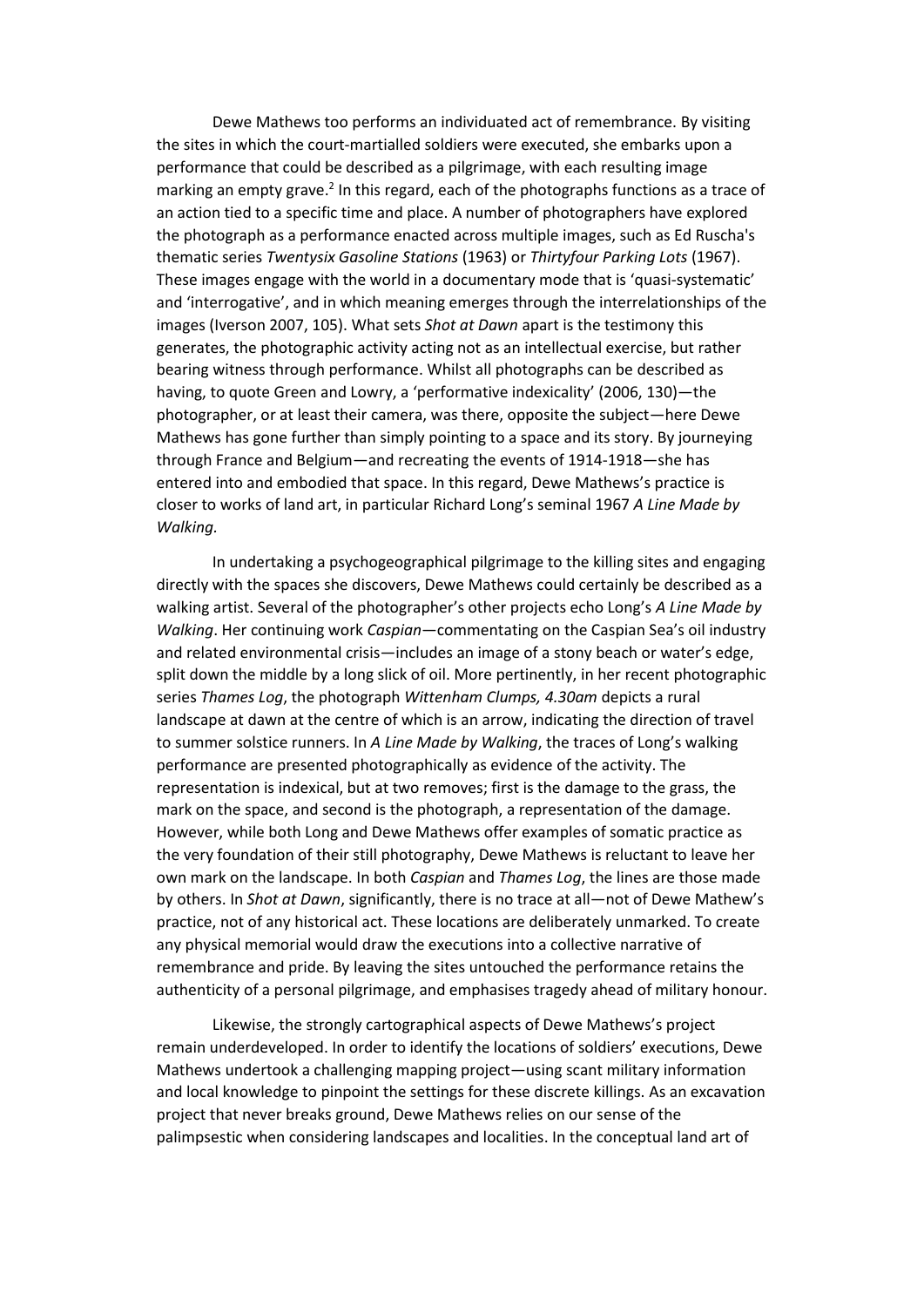the 1960s and 1970s, the idea of 'overlay'—a complex layering of environmental, historical and imaginative forces at work upon the earth—informed artists' understanding of the connections between history, often prehistory, and the modern day.<sup>3</sup> Dewe Mathews's retention of contemporary signifiers—dustbins, aerials, loft conversions—at sites of World War One activities maps such an overlay. But it does so quietly. In *Walking and Mapping: The Artist as Cartographer*, Karen O'Rourke uses Michel de Certeau's distinction between place, as planned, and space, as experienced, to discuss how '[s]tories have the power to transform places into spaces by awakening inert objects' (2013, 143). She describes the correspondence of walking and mapping as 'an urban form of tracking in which the footprints of past travelers, reactivated by contemporary practitioners, link past and present, real and virtual' (O'Rourke 2013, xiii). Dewe Mathews tracks these military events and illuminates them for the modern viewer but the relationship she represents between past and present always favours the latter. Her labels name the town and the district in which soldiers were killed but an interested observer, or indeed a relative of those shot at dawn, would be unable to easily locate the settings for Dewe Mathews's photographs. The successful monument requires the ritual of mourning, repeated at regular intervals; as Alex King remarks, 'memorials, no matter how solid, are no less part of a pattern of human action than ceremonies' (1999, 150). But Dewe Mathews inhibits future pilgrimages to the sites of the dawn killings. The artist maintains the obscurity of these events as a purposefully self-effacing act. *Shot at Dawn* does not seek to remember, store and disseminate spatial data; it chooses to forget it. The desire to tabulate loss and preserve the morbid details in a material object holds little value here. Rather, memory making becomes a practice or ritual with the resultant photograph as just one aspect of a complex process that refuses to privilege remembrance over forgetting.

This forgetfulness need not suggest a lack of historical rigour, however. Dewe Mathews's photographic series closely reconstructs the executions carried out in World War One—substituting, as her title *Shot at Dawn* alludes to, the gun with the camera. The photographer has painstakingly identified the locations of each soldier's death, travelling multiple times to the scenes, and she shoots the space not only at first light but at the same time of the year at which the men died. Her reconstruction of their deaths is both temporally and spatially accurate. In theatrical terms, the photographer uses a blocking process to ensure precision—positioning herself as one of the scene's main performers. But the point of view that this enactment demands raises certain questions. Dewe Mathews puts herself in the position of the 'shooter'. As she says herself, 'I was placing my tripod around the same spot where the firing squad had stood and looking directly at the place where the victim was placed' (Dewe Mathews in O'Hagan 2014).

She is not the first artist to do this. Andy DeComyn's 2001 *Shot at Dawn Memorial*, an outdoor-sculpture, is arranged in the shape of a Greek amphitheatre and contains multiple elements (2017). The figurative statue of a blindfolded soldier is a portrait of Herbert Burden, executed in Ypres in 1915. The 306 wooden posts represent all the British and Commonwealth soldiers executed in World War One for desertion and cowardice—each of them named. Looking at the image, one might well overlook the six fir trees behind the benches provided for visitors to the memorial. In actual fact,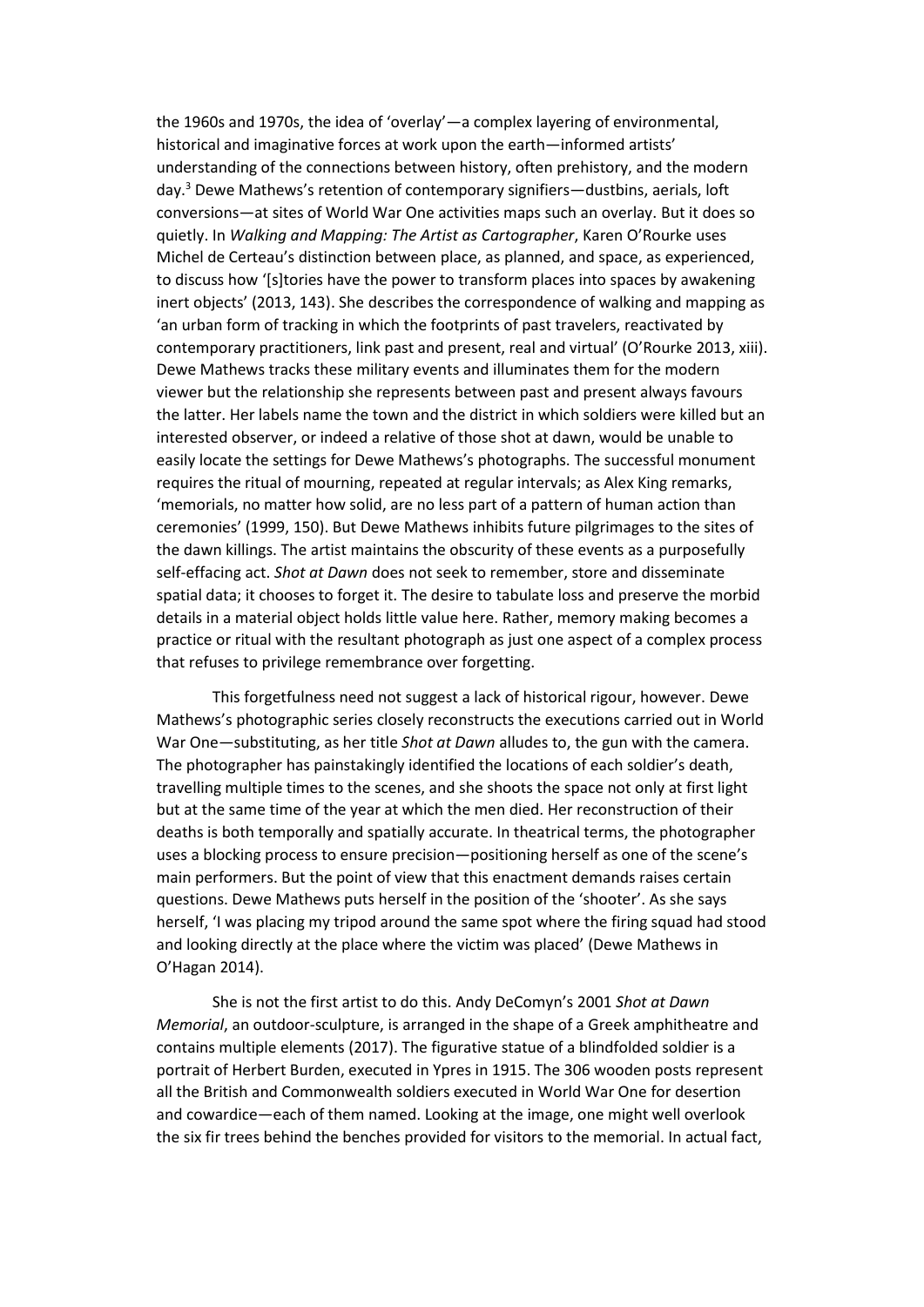they are part of DeComyn's work and represent the firing squad. When visitors to the arboretum sit on the benches to view the work, they too view the soldiers from the perspective of the shooters. This clearly has ethical repercussions. The artists are complicit. So too the viewer. One of the effects of this is to encourage the viewer to consider the other soldiers anonymised as part of this court-martial process, namely the 12-man firing squad. Firing squads were often composed of men from the same regiments as condemned soldiers. They were under strict orders to undertake executions and would have been vulnerable themselves to arrest had they refused to carry them out. While not victims to the same extent as those shot at dawn, these soldiers were not willing participants in this brutal ritual. To view the scene through their eyes is to better understand the requirements of military service. It also urges the viewer to question the entrenched notions of duty and gallantry that underpinned these events. In terms of photographic practice, Dewe Mathews is again performing a role. Her re-enactment of these events relives the trauma of them. Anthony Babington, in his seminal *For the Sake of Example: Capital Courts-Martial 1914-1920*, captures the regulated and ritualistic nature of the military execution:

Death did not come to them, random and abrupt, on the field of battle; it came with a measured tread as the calculated climax of an archaic and macabre ritual carried out, supposedly, in the interests of discipline and morale (1983, vii).

This highly choreographed event is reenacted in Dewe Mathews's process of reshooting the executions. The photographer describes how the 'whole project had a kind of slow, solitary rhythm of its own that was unlike any other project I have done' (2014).

The discussion of complicity and stigmatisation that *Shot at Dawn* undertakes is made more fascinating when considered alongside the traditions and norms found in war photography. Photojournalists such as Robert Capa and George Silk, active during World War Two, consolidated the image of the war photographer. Patricia Vettel-Becker describes their popularity with the public:

Their celebrity was as much about the risks they took to capture their images as it was about the quality of their photographs, for each shot testified to the bodily presence of the photographer within the arena of combat. Indeed, it was the dangerous conditions under which these photographs were taken that made them credible, that made them real (2005, 34).

In shooting World War One a hundred years after it ended, Dewe Mathews maintains a significant distance from war conditions. Her relative safety, not to mention her gender, prevents her from participating in the history of combat photography. Risk—and the desire to prove one's masculinity—is entirely absent from the enterprise. So far away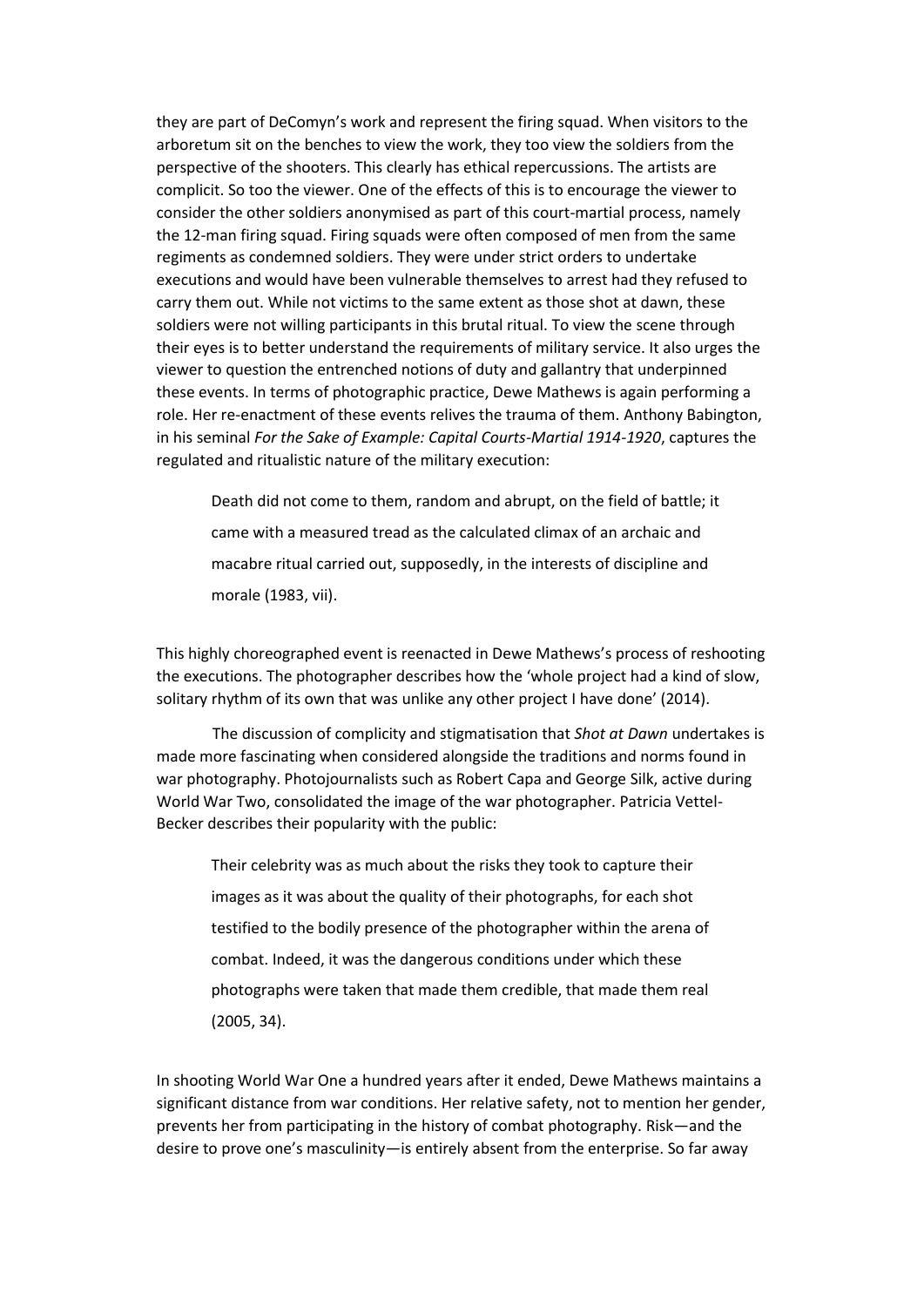from the theatre of war there is no drama; it is predictable, safe and sad. The bodily presence of the photographer is there, however, maintaining the parallels, but this is everything war photography is not: the images resist interpretation, drama or satisfaction and jingoistic narratives of pride and remembrance are rejected. The recent integration of 'war photography' within the broader genre of 'documentary photography'—the latter cited by Dewe Mathews as the mode of enquiry she employs in *Shot at Dawn—*should not distract us from the ways in which Dewe Mathews distinguishes her work from that of combat journalists. As she says herself,

I was drawn to the idea of arriving somewhere 100 years afterwards. It's almost the opposite of war photography. So, instead of the photographer bearing witness, it is the landscape that has witnessed the event and I who am having to go into that landscape in the hope of finding anything tangibly connected to the event. It was almost like having to find a new language or way of seeing (2014).

Dewe Mathews's foregrounding of the silent landscape, at the expense of her own photographic profile or any characterful realisation of the soldiers shot at dawn, acknowledges history's—sometimes casual, sometimes intended—absentmindedness. But, rather than swap this historical amnesia for a bland memorialisation, Dewe Mathews chooses to accentuate the disremembered. The images in *Shot at Dawn* are traces of a pilgrimage—one that interrogates the relationship of memory, movement and the photographic object and privileges forgetfulness, as a mode of resistance, over normative and reassuring forms of remembrance.

(7905 words)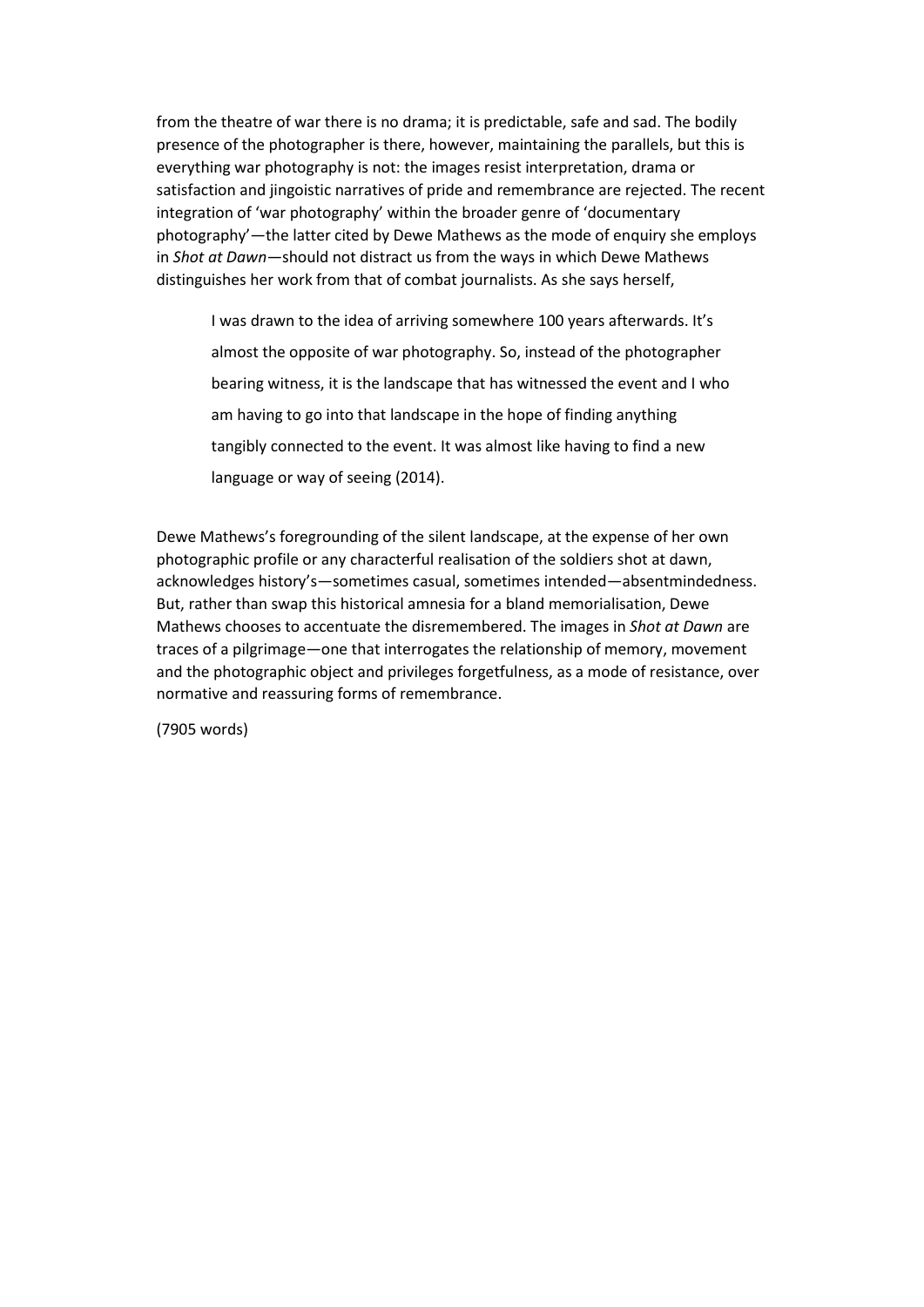#### **Reference List**

14–18 NOW. About Us. https://www.1418now.org.uk/about/.

- Albers, K. P. 2015. *Uncertain Histories: Accumulation, Inaccessibility and Doubt in Contemporary Photography*. Oakland: University of California Press.
- Alfrey, N, Joy Sleeman and Ben Tufnell. 2013. *Uncommon Ground: Land Art in Britain 1966-1979.* London: Southbank Centre.
- Amaro, T. 2002. Intersecting Relationships. In *Jean-Marc Bustamante: Private Crossing*. Exhibition catalogue.
- Amat, J, Paola Filippucci and Edwige Savouret. 2015. 'The Cemetery of France': Reconstruction and Memorialisation on the Battlefield of Verdun (France). In *War and Cultural Heritage: Biographies of Place*, ed. Mari Louise Stig Sorenson and Dacia Viejo-Rose, 46–68. Cambridge: Cambridge University Press.
- Appleyard, B. 2000. The troops we chose to forget. *The Sunday Times*, November 12.
- Babington, A. 1983. *For the Sake of Example: Capital Courts-Martial 1914-1920.* London: Leo Cooper.
- Barthes, R. 1980. *Camera Lucida: Reflections of Photography*, trans. Richard Howard*.*  New York: Farrar, Straus and Giroux.
- Bazin, A. 1967. The Ontology of the Photographic Image. In *What is Cinema?*, trans. Hugh Gray, 9–16. Berkeley and Los Angeles: University of California Press.
- Bellamy, C. 1993. Major refuses pardons for executed soldiers. *The Independent*, February 20. http://www.independent.co.uk/news/uk/major-refuses-pardonsfor-executed-soldiers-1474227.html.
- Bickford, S. 1996. *The Dissonance of Democracy*. Ithaca, NY: Cornell University Press.
- Campany, D. 2003. Safety in Numbness: Some remarks on problems of 'Late Photography'. In *Where is the Photograph?,* ed. David Green, 123–32. Brighton: Photoforum and Photoworks.
- Campany, D. 2006. The Red House: Adam Broomberg and Oliver Chanarin in Sulaymaniyan, Iraq. *Aperture* 185 (Winter): 28–30.
- Campany, D. 2007. *Art and Photography*. London: Phaidon.
- Couldry, N. 2010. *Why Voice Matters*. London: Sage Publications.
- DeComyn, A. Shot at Dawn Memorial. Andy DeComyn Public Art.

https://www.publicart.co.uk/shot-at-dawn.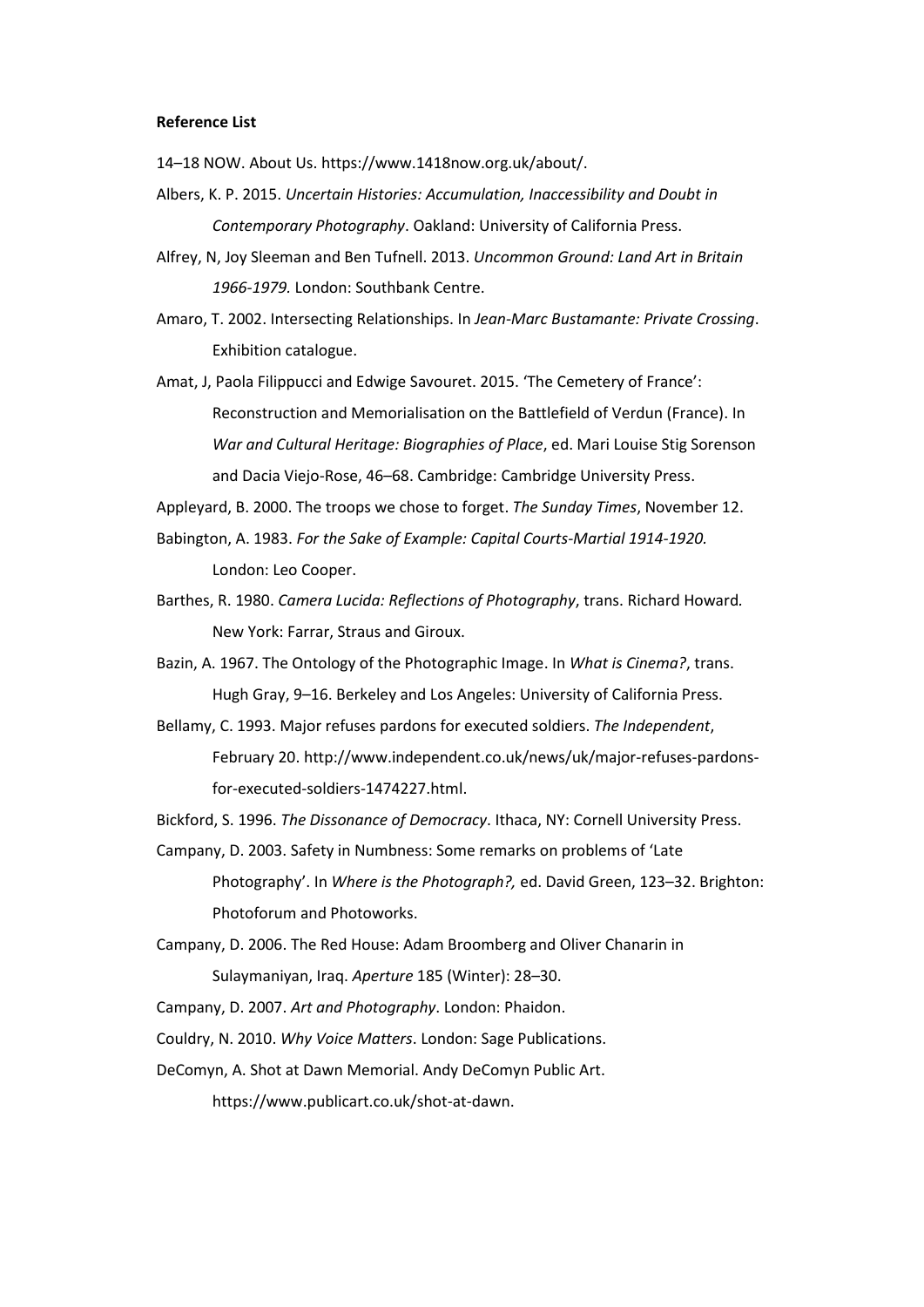- Dreher, T. 2012. A Partial Promise of Voice: Digital Storytelling and the Limit of Listening. *Media International Australia Incorporating Culture and Policy*, 142: 157–166
- Edkins, J. 2003. *Trauma and the Memory of Politics.* Cambridge: Cambridge University Press.
- Fairey, T. 2018. Whose photo? Whose voice? Who listens? 'Giving,' silencing and listening to voice in participatory visual projects. *Visual Studies*, 33, no. 2: 111– 126.
- Faulkner, S. 2014. Late photography, Military Landscapes and the Politics of Memory. *Open Arts Journal* 3 (Summer): 121–136.
- Felman, S. 1992. Education and Crisis, or the Vicissitudes of Teaching. In *Testimony: Crises of Witnessing in Literature, Psychoanalysis, and History*, ed. Shoshana Felman and Dori Laub, 1–56. New York: Routledge.
- Finch, M. 2014. Points of memory: Chloe Dewe Mathews. *Tate Etc.* 32 (Autumn). http://www.tate.org.uk/context-comment/articles/points-memory-chloedewe-mathews.
- Fried, M. 2008. *Why Photography Matters as Art as Never Before*. New Haven: Yale University Press.
- Graves, R. 1929. *Goodbye to All That.* London: Penguin.
- Green, D. and Joanna Lowry. 2006. *Stillness and Time: Photography and the Moving Image.* Brighton: Photoworks / Photoforum.
- Hughes-Wilson, J. and Cathryn Corns. 2001. *Blindfold and Alone: British Military Executions in the Great War.* London: Cassell & Co.
- Iacobelli, T. 2013. *Death or Deliverance: Canadian Courts martial in the Great War.*  Vancouver: University of British Columbia Press.
- Iversen, M. 2007. Following Pieces: On Performative Photography. In *Photography Theory*, ed. James Elkins, 91–108. New York: Routledge.
- King, A. 1999. Remembering and Forgetting in the Public Memorials of the Great War. In *The Art of Forgetting*, ed. Adrian Forty and Susanne Küchler, 147–169. Oxford: Berg.
- King, R. 2014. *Shot at Dawn: The fifteen Welshmen executed by the British Army in the First World War.* Stroud: The History Press.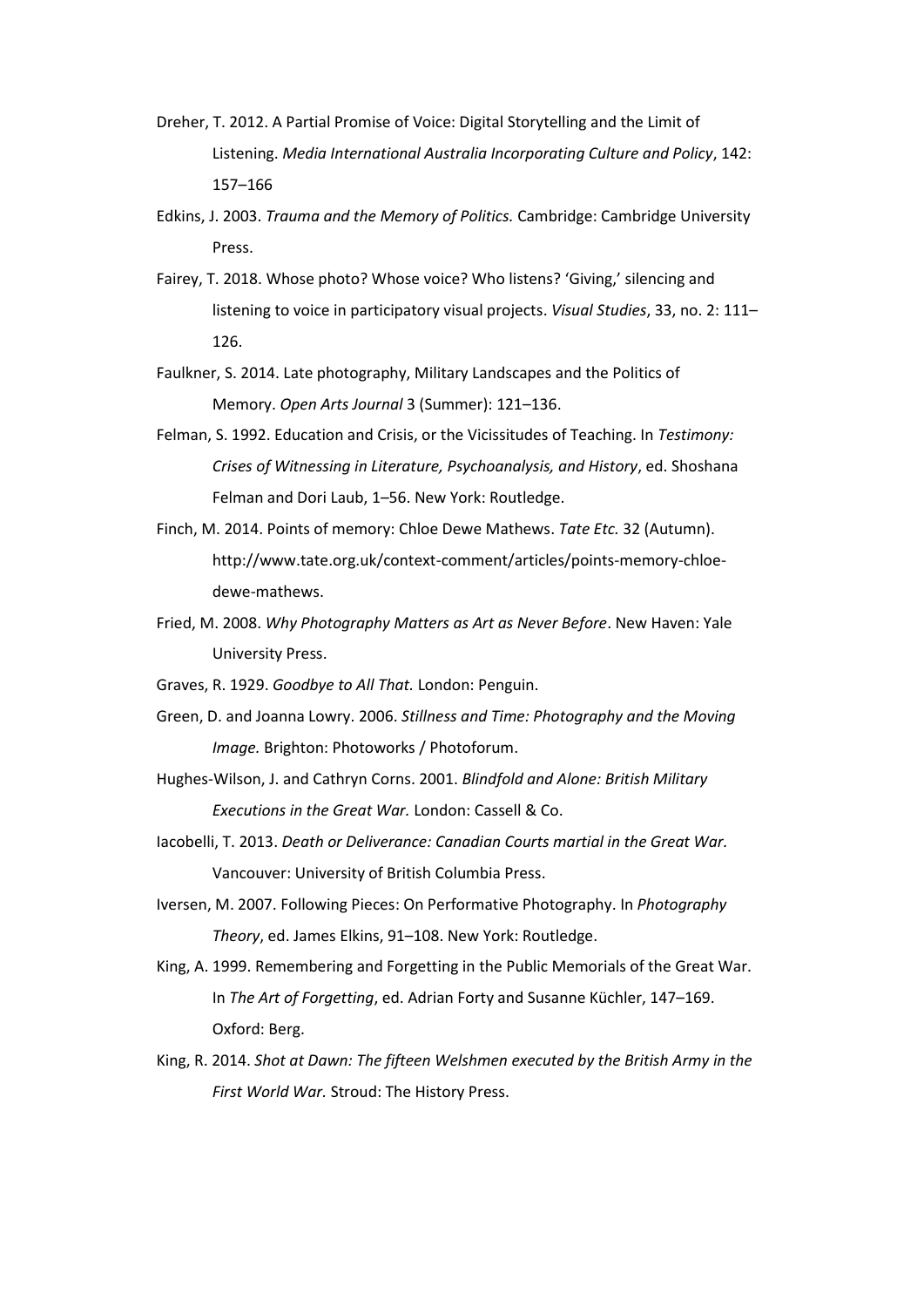- Laqueur, T. 1994. Memory and Naming in the Great War. In *Commemorations: The Politics of National Identity*, ed. John R. Gillis, 150–167. Princeton: Princeton University Press.
- Lisle, D. 2011. The Surprising Detritus of Leisure: Encountering the Late Photography of War. *Environment and Planning D: Society and Space*. 29, no. 5: 873–890.
- Lister, M. 2007. A Sack in the Sand: Photography in the Age of Information. *Convergence* 13, no. 3: 251–274.
- Lloyd, D. W. 1998. *Battlefield Tourism: Pilgrimage and the Commemoration of the Great War in Britain, Australia and Canada, 1919–1939.* London: Bloomsbury.
- Lupa, N. 2003. Memory Vanished, Absent, and Confined: The Countermemorial Project in 1980s and 1990s Germany. *History and Memory* 15, no. 2: 130–164.
- Molyneux, J. 1995. A Modest Proposal for Portsmouth. In *Art and the City*, ed. Malcolm Miles, 16–18. Portsmouth: University of Portsmouth Press.
- Moriarty, C. 1997. Private Grief and Public Remembrance: British First World War Memorials. In *War and Memory in the Twentieth Century*, ed. Martin Evans and Ken Lunn, 125–142. Oxford: Berg.
- Nora, P. 1989. Between Memory and History: *Les Lieux de Mémoire*. *Representations*  26: 7–24.
- O'Hagan, S. 2014. Chloe Dewe Mathews's Shot at Dawn: a moving photographic memorial. *The Guardian*, June 29.

https://www.theguardian.com/artanddesign/2014/jun/29/chloe-dewemathews-shot-at-dawn-moving-photographic-memorial-first-world-war.

O'Rourke, K. 2013. *Walking and Mapping: The Artist as Cartographer.* Cambridge: MIT Press.

Putkowski, J. and Julian Sykes. 1989. *Shot at Dawn.* Barnsley: Wharncliffe Publishing.

- Roberts, J. 2009. Photography after the Photograph: Event, Archive, and the Non-Symbolic. *Oxford Art Journal* 32, no. 2: 281–298.
- Rotman, B. 1987. *Signifying Nothing: The Semiotics of Zero.* Houndmills: The Macmillan Press.
- Seawright, P. Sectarian Murder. Paul Seawright.

http://www.paulseawright.com/sectarian/.

Sontag, S. 1979. *On Photography.* London: Penguin.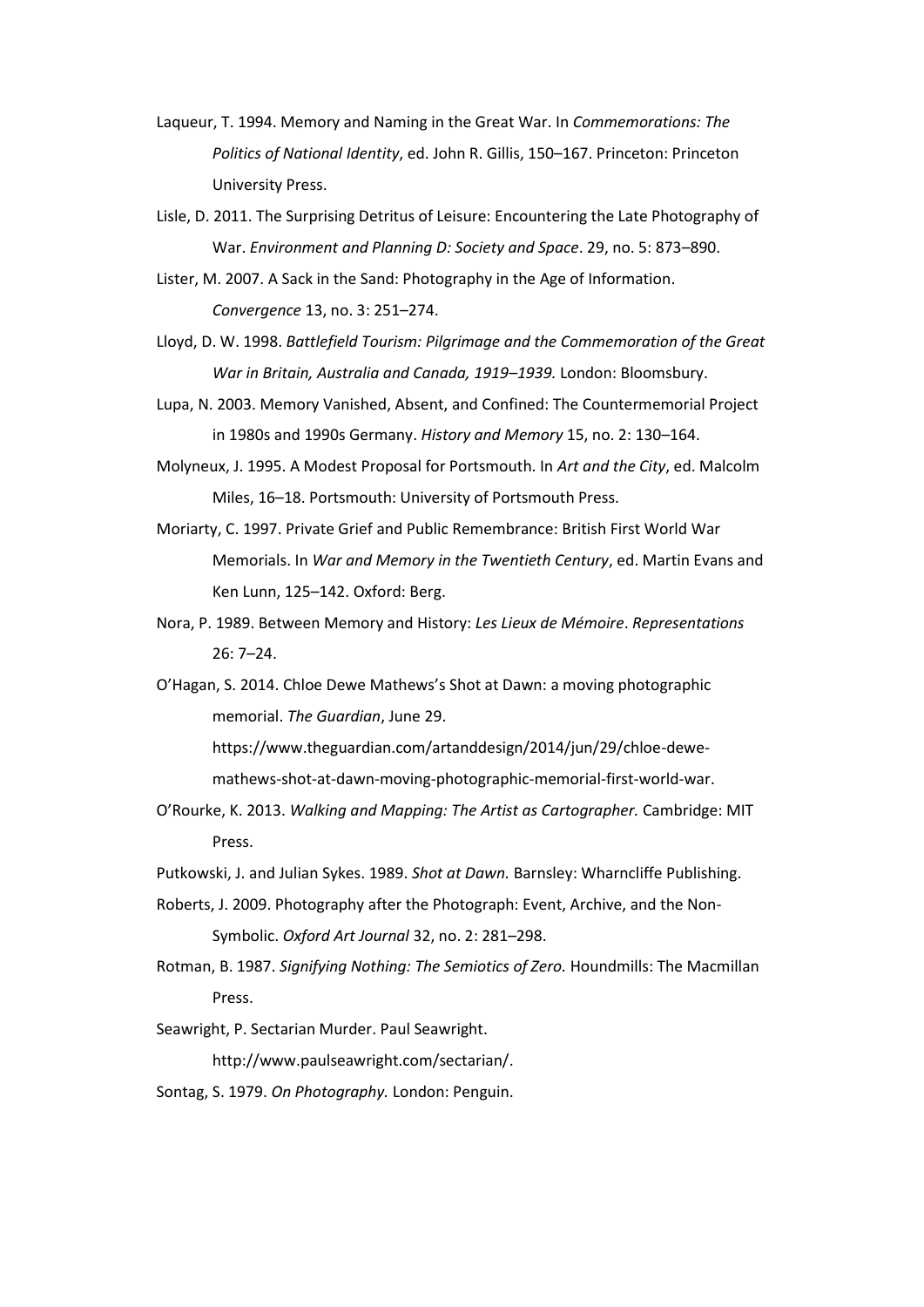- Sternfeld, J. 1996. *On This Site: Landscape in Memoriam.* San Francisco: Chronicle Books.
- Stevens, Q, Karen A. Franck and Ruth Fazakerley. 2012. Counter-monuments: The antimonumental and the dialogic. *Journal of Architecture* 17, no. 6: 951–972.
- Strakosch, E. 2010. Counter-Monuments and Nation-Building in Australia. *Peace Review* 22, no. 3: 268–275.
- Tagg, J. 1994. *The Burden of Representation: Essays on Photographies and Histories.*  Minneapolis: University of Minnesota Press.
- Vettel-Becker, P. 2005. *Shooting from the Hip: Photography, Masculinity, and Postwar America.* Minneapolis: University of Minnesota Press.
- Walker, S. 2007. *Forgotten Soldiers: The Irishmen Shot at Dawn.* Dublin: Gill & Macmillan.
- Ward, D. 2000. Battle for recognition: shamed soldiers acknowledged. *The Guardian*, November 10.
- Winter, J. 1995. *Sites of Memory, Sites of Mourning: The Great War in European Cultural History.* Cambridge: Cambridge University Press.
- Young, J. E. 1992. The Counter-Monument: Memory against Itself in Germany Today. *Critical Inquiry* 18, no. 2: 267–296.
- Young, J. E. 1999. Memory and Counter-Memory. *Harvard Design Magazine* 9: 1–10.